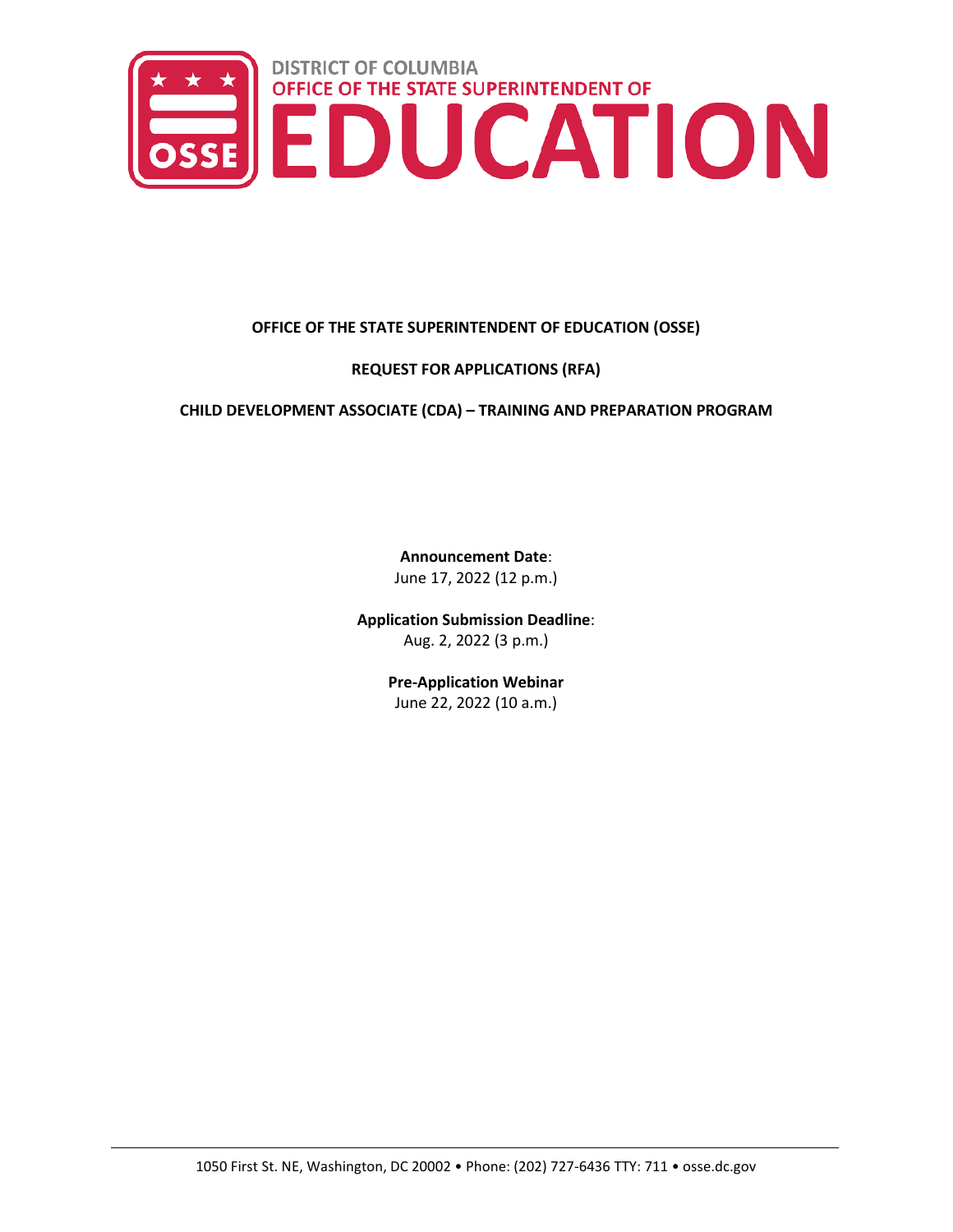# LATE OR INCOMPLETE APPLICATIONS WILL NOT BE REVIEWED OR CONSIDERED FOR AN AWARD

| <b>Contents</b> |
|-----------------|
|                 |
|                 |
|                 |
|                 |
|                 |
|                 |
|                 |
|                 |
|                 |
|                 |
|                 |
|                 |
|                 |
|                 |
|                 |
|                 |
|                 |
|                 |
|                 |
|                 |
|                 |
|                 |
|                 |
| . 15            |
|                 |
|                 |
|                 |
|                 |
|                 |
|                 |
|                 |
|                 |

# $\overline{2}$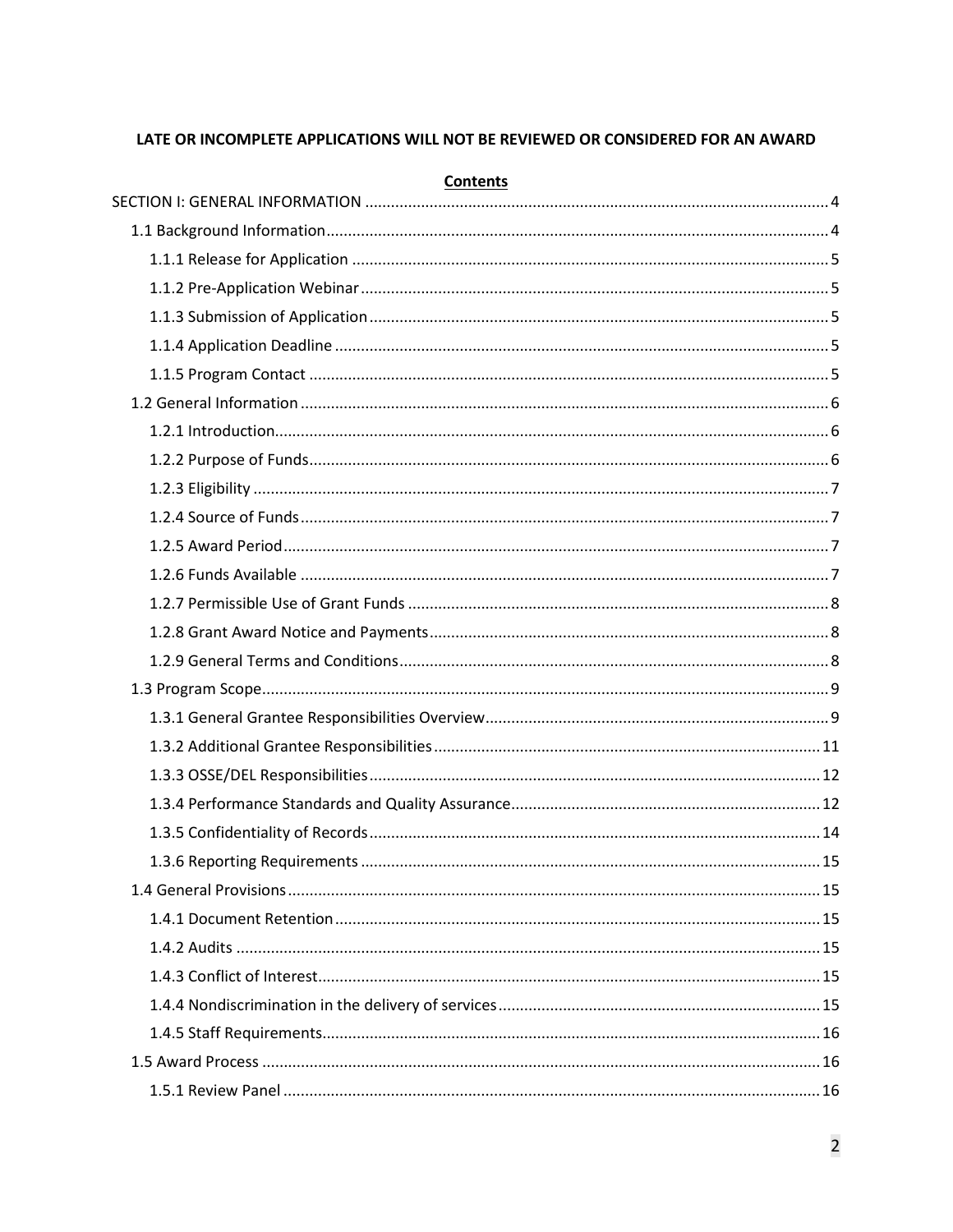| 2.4.3 Applicant Acknowledgement of Compliance with Applicable District and Federal Status and |
|-----------------------------------------------------------------------------------------------|
|                                                                                               |
|                                                                                               |
|                                                                                               |
| 2.4.7 Documentation of organizational status (e.g. Tax Exemption Letter) 21                   |
|                                                                                               |
|                                                                                               |
|                                                                                               |
|                                                                                               |
|                                                                                               |
|                                                                                               |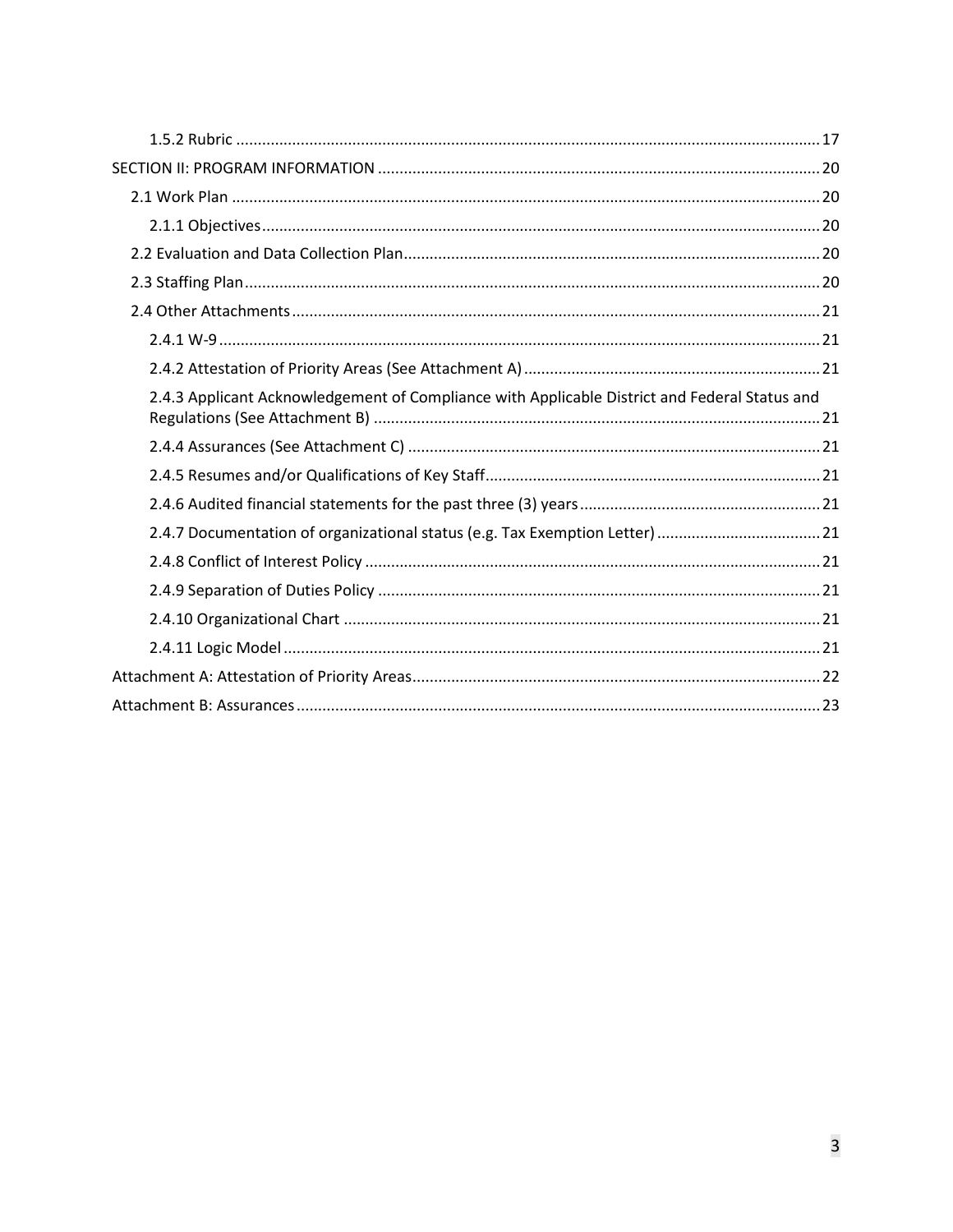### **SECTION I: GENERAL INFORMATION**

### <span id="page-3-1"></span><span id="page-3-0"></span>**1.1 Background Information**

The Child Development Associate (CDA) Credential™, issued by the Council for Professional Recognition, is the most widely recognized credential in early childhood education and is a stackable, gateway credential on the pathway of career advancement in the early care and education profession. The credential provides a foundation for building the essential competencies needed by entry-level early childhood professionals providing infant/toddler, preschool or family child care education services. The CDA Credential™ is portable across states and school districts nationwide. It is competency-based and the only multilingual credentialing system that assesses early childhood professionals in the language of their daily work.

In the District of Columbia (DC), the CDA is recognized as a valid credential for early childhood professionals. The CDA fills a gap in DC by providing early childhood professionals with ongoing professional development and education opportunities in addition to those offered through the District's professional development information system (PDIS) and Quorum, an online learning platform offered to educators in DC at no cost.

The CDA represents the crossroad where education and experience meet. This crossroad epitomizes competence and is a pathway to learning best practices for early childhood professionals. The CDA credentialing process includes meaningful activities that incorporate reflective practice and culminates in a personalized professional portfolio, an observation by a designated CDA professional development (PD) specialist and a passing score on the CDA standardized content knowledge examination reflecting the six competency standards of the Council for Professional Recognition.

The Council for Professional Recognition issues the credential when the candidate completes the following: 120 hours of professional education in early childhood development covering children ages birth to 5 years old; 480 hours of work experience; First Aid/CPR certification; a professional portfolio that demonstrates an understanding of competence; feedback from families; an observation by a designated CDA PD specialist that demonstrates effective practice and content knowledge via the CDA exam.

The Office of the State Superintendent of Education (OSSE), Division of Early Learning (DEL), is soliciting applications for CDA grantee(s) that will collaborate with relevant OSSE programs and divisions and institutes of higher education. The CDA grantee(s) will provide ongoing, comprehensive support and implement a robust CDA – training and preparation program that will support early childhood professionals and promote high-quality early care and education in DC.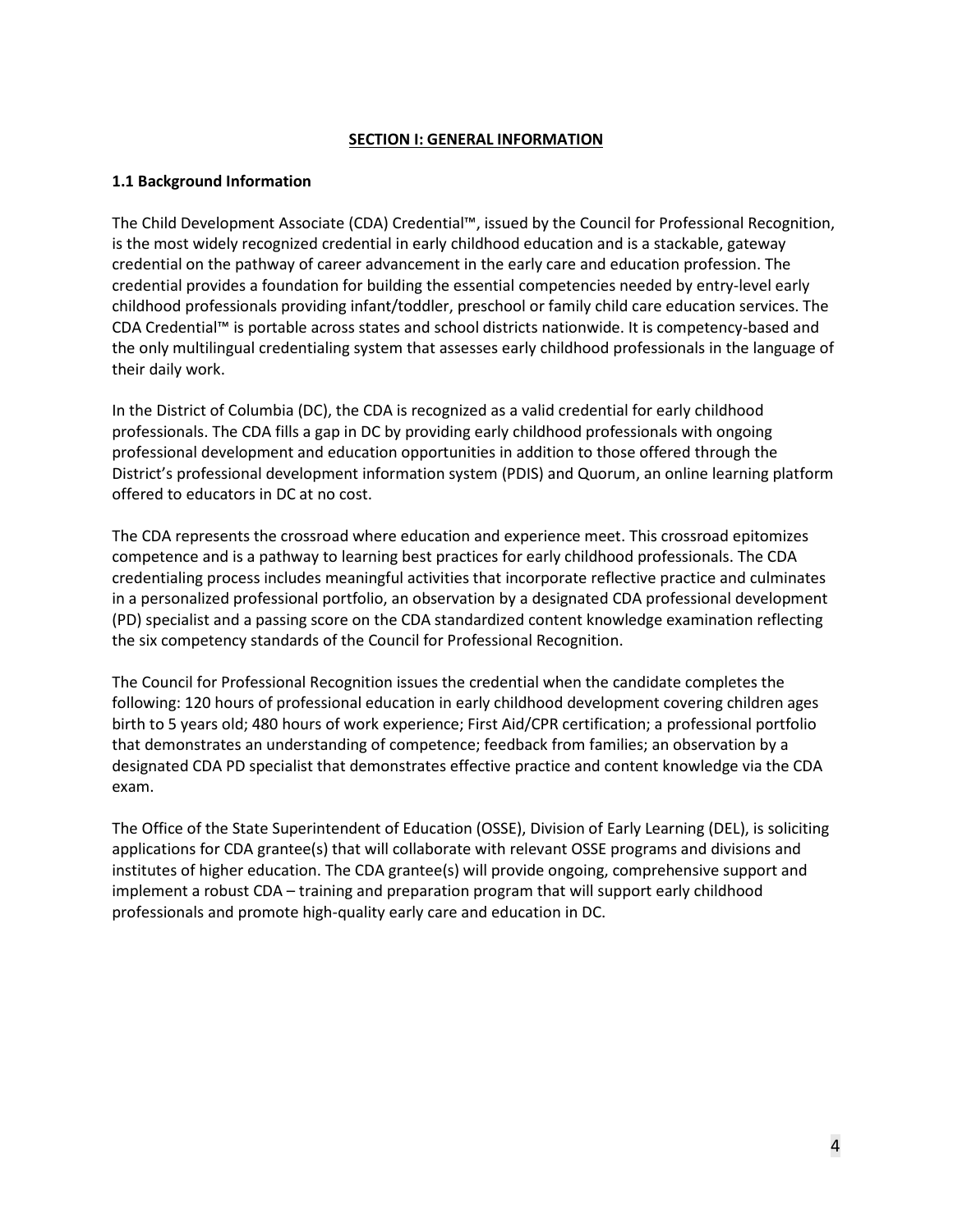# <span id="page-4-0"></span>**1.1.1 Release for Application**

The release date of the RFA is on Friday, June 17, 2022 (12 p.m.). The RFA is available through the Enterprise Grants Management System (EGMS).

# <span id="page-4-1"></span>**1.1.2 Pre-Application Webinar**

Interested applicants are encouraged to participate in the pre-application webinar on Wednesday, June 22, 2022 at 10 a.m. To attend the pre-application webinar, please email Alexis Williams, Program Manager, at [Alexis.Williams@dc.gov](mailto:Alexis.Williams@dc.gov) by June 20, 2022.

### <span id="page-4-2"></span>**1.1.3 Submission of Application**

The application must be submitted using EGMS. A completed application with attachments is required upon submission. OSSE/DEL will not forward incomplete applications to the review panel.

### <span id="page-4-3"></span>**1.1.4 Application Deadline**

Applications are due no later than Tuesday, Aug. 2, 2022 (3 p.m.). Applications must be submitted through EGMS. Late applications will not be accepted. Once an application is submitted, it cannot be revised.

### <span id="page-4-4"></span>**1.1.5 Program Contact**

Applicants are advised that the authorized contact person for matters concerning this RFA is:

Toni Minor Office of the State Superintendent of Education Division of Early Learning 1050 First Street, NE, Sixth Floor Washington, DC 20002 (202) 455-9203 Email Address: [Toni.Minor2@dc.gov](mailto:Toni.Minor2@dc.gov)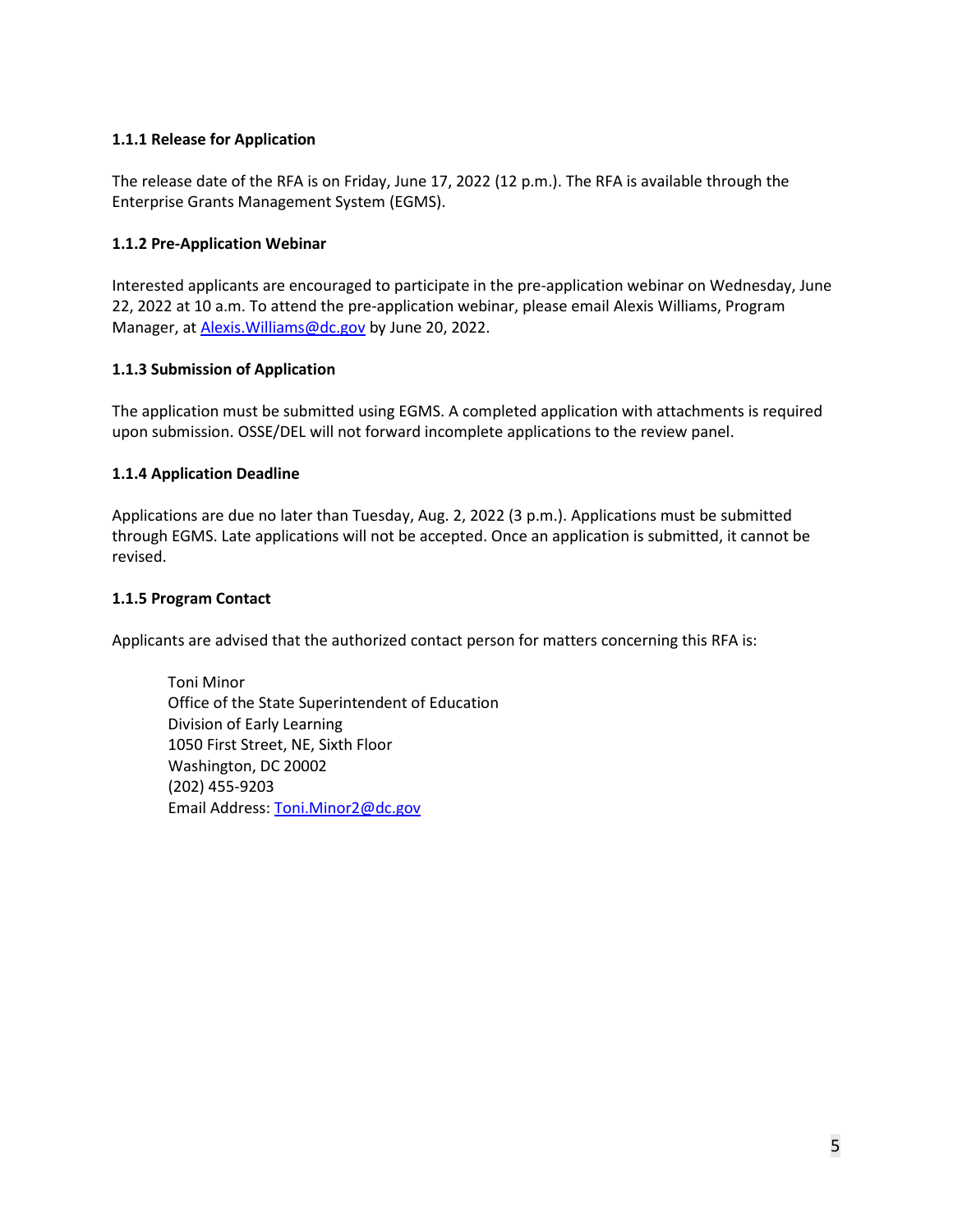# <span id="page-5-0"></span>**1.2 General Information**

# <span id="page-5-1"></span>**1.2.1 Introduction**

The CDA – Training and Preparation Program provides a structured course of study that covers six essential CDA competency standards for early childhood professionals earning the CDA Credential™. The CDA credential is a key stepping stone on the path of career advancement in the field of early care and education that supports early childhood professionals in strengthening their knowledge of best practices for supporting the learning of young children. The Council for Professional Recognition is a leader in the credentialing of early childhood educators worldwide and has administered the CDA credentialing program since 1985. The CDA credentialing program is designed to enhance the skills of early childhood professionals working in center-based (infant and toddler and preschool)<sup>[1](#page-5-3)</sup> and family child care programs. The CDA competency standards and assessment process for early childhood professionals recognizes the skills and competencies needed to meet the developmental and emotional needs of infants, toddlers and preschoolers.

The CDA – Training and Preparation Program will:

- Provide a coherent sequence of learning experiences aligned with defined learning outcomes and a comprehensive system of assessment that ensures scholars demonstrate reflective skills and competent practice;
- Provide scholarship funds to support early childhood professionals seeking an initial, renewal or non-cohort CDA credential;
- Include a planned program inclusive of a qualified CDA instructor leading classroom instruction, practicum field experience, professional portfolio development and review, observation in child care settings and the preparation for the CDA standardized exam based on the area of endorsement chosen by the scholars;
- Provide ongoing support, including, but not limited to, offering child development classes in English, Spanish and Amharic, with a flexible schedule and ensuring non-traditional students have what they need to enroll and succeed;
- Provide ongoing support for educators who are non-cohort scholars and those who need to renew their CDA credential; and
- Support the operation of the First Step CDA credential program where DC high school students simultaneously earn their CDA credential while completing their high school diploma.

The scholarship applies to fees for the CDA credential application and assessment, instruction, coursework materials, completion of the Adult/Pediatric First Aid/CPR/AED certificate, career counseling and coaching support and the supports needed for scholars completing and renewing the CDA credential.

# <span id="page-5-2"></span>**1.2.2 Purpose of Funds**

OSSE/DEL is soliciting applications from organizations, institutions and agencies interested in offering the CDA – Training and Preparation Program for early childhood professionals in DC. The goal of the CDA – Training and Preparation Program is to increase the number of early childhood professionals in the DC

<span id="page-5-3"></span><sup>&</sup>lt;sup>1</sup> Center-based settings include child care centers, nursery schools, preschools, child development programs and Head Start/Early Head Start programs.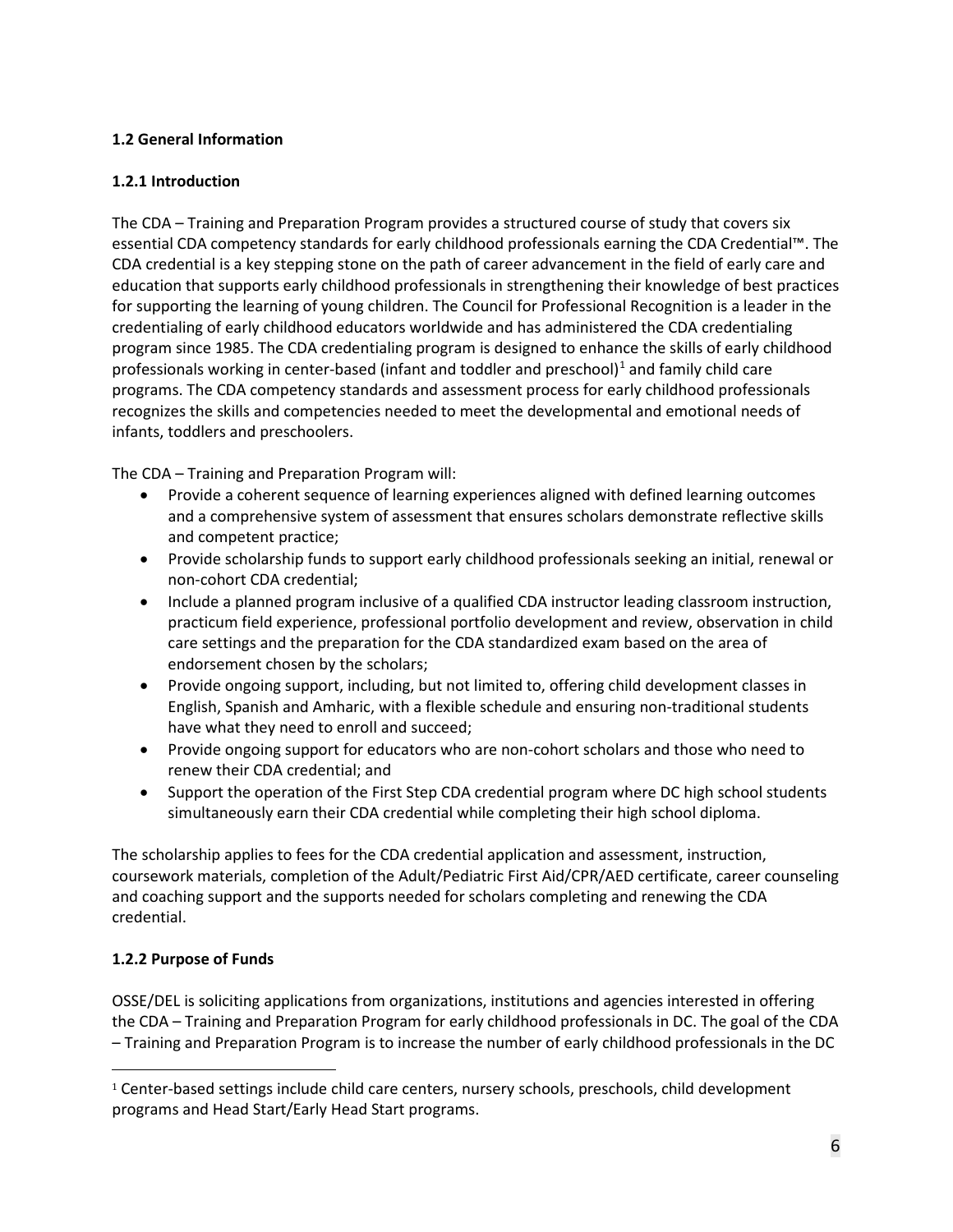with the CDA credential by providing courses, supports and funded scholarships for individuals to earn or renew the CDA credential issued by the Council for Professional Recognition.

# <span id="page-6-0"></span>**1.2.3 Eligibility**

OSSE/DEL will accept applications from eligible applicants, including not-for-profit, for-profit and faithbased organizations. Applicants must have experience in financial management, quality assurance and ongoing monitoring of scholarships or other awards to community members, as well as previous experience providing quality instruction to English speaking and multilingual adult learners in early care and education settings within the District's mixed delivery system.

# <span id="page-6-1"></span>**1.2.4 Source of Funds**

The funds are being made available solely through the District of Columbia local funds through D.C. Code 38-2602(b)(32).

OSSE/DEL maintains the right to adjust the grant award and amount based on funding availability. This RFA does not commit OSSE/DEL to make an award.

# <span id="page-6-2"></span>**1.2.5 Award Period**

All grants under this RFA will be five-year awards, beginning on Oct. 1, 2022 and ending on Sept. 30, 2027, contingent upon availability of funds. Each budget period will be one year, with the first period beginning Oct. 1, 2022 and ending Sept. 30, 2023. Receipt of funding for each budget period is contingent upon:

- Availability of funds;
- Recipient's implementation and/or operation of the program as submitted in the application;
- Recipient's demonstration that substantial progress has been made toward meeting the objectives set forth in the approved application, based on ongoing monitoring and review of the recipient's reports;
- Compliance with District and federal laws, regulations and guidance; and
- Appropriate expenditure of funds throughout the grant award period.

# <span id="page-6-3"></span>**1.2.6 Funds Available**

The total funding available for the first year of this five-year grant for providing comprehensive support to CDA scholars and renewal applications is up to \$600,000. OSSE/DEL intends to issue at least two awards from this RFA. Determinations regarding the number of competitive grants to be awarded will be based on the quality and number of applications received and available funding. Successful applicants may be awarded amounts less than requested. Applicants are encouraged to propose innovative and creative solutions. OSSE/DEL strongly encourages collaborative applications that meet or exceed the scope of work outlined in the RFA. For applications that include multiple organizations, one organization must be designated to submit and manage the grant.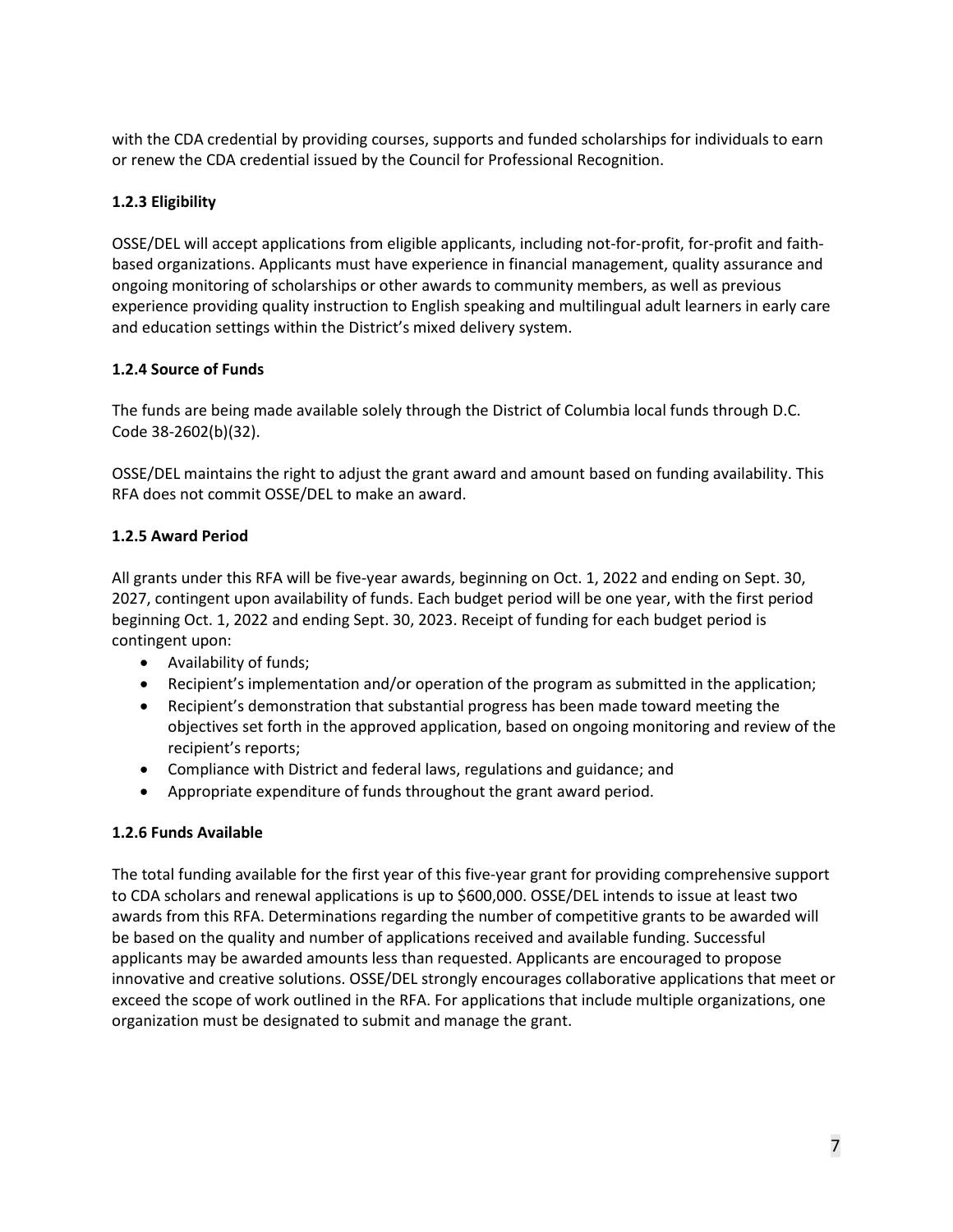# <span id="page-7-0"></span>**1.2.7 Permissible Use of Grant Funds**

Grant funds shall only be used to support activities delineated in Section 1.3.1 General Grantee Responsibilities Overview, Section 1.3.2 Additional Grantee Responsibilities and the Grant Budget included in the applicant's submission.

### <span id="page-7-1"></span>**1.2.8 Grant Award Notice and Payments**

In order to be awarded a grant, organizations must establish eligibility by submitting an application to OSSE in accordance with the relevant program statute(s) and this RFA. Once OSSE has fully approved the application and issued an official Grant Award Notification (GAN), grantee(s) may then receive payment for allowable expenditures for which obligation was made during the grant period. OSSE implements a reimbursement process for all grantees. Program costs must be paid by the grantee(s) to the payee prior to requesting reimbursement; it is not sufficient for costs merely to be incurred. Compliance with programmatic and fiscal implementation and reporting will be considered in reimbursement requests. To receive reimbursement for grant program expenditures, OSSE grantees must complete and submit the applicable advance or reimbursement workbook(s) electronically through EGMS.

### <span id="page-7-2"></span>**1.2.9 General Terms and Conditions**

- a. Funding for this award is contingent on continued funding from the grantor. The RFA does not commit OSSE/DEL to make an award.
- b. OSSE/DEL reserves the right to accept or deny any or all applications if OSSE determines it is in the best interest of the agency to do so. OSSE/DEL shall notify the applicant if it rejects that applicant's proposal. OSSE/DEL may suspend or terminate an outstanding RFA pursuant to its own grant making rule(s) or any applicable regulation or requirement.
- c. OSSE/DEL reserves the right to issue addenda and/or amendments subsequent to the issuance of the RFA or to rescind the RFA.
- d. OSSE/DEL shall not be liable for any costs incurred in the preparation of applications in response to the RFA. Applicant agrees that all costs incurred in developing the application are the applicant's sole responsibility.
- e. OSSE/DEL may conduct pre-award on-site visits to verify information submitted in the application and to determine if the applicant's facilities are appropriate for the services intended.
- f. OSSE/DEL may enter into negotiations with an applicant and adopt a firm funding amount or other revision of the applicant's proposal that may result from negotiations.
- g. OSSE/DEL shall provide the citations to the statute and implementing regulations that authorize the grant or sub grant; all applicable federal and District regulations; payment provisions identifying how the grantee(s) will be paid for performing under the award; reporting requirements, including programmatic, financial and any special reports required by OSSE/DEL; and compliance conditions that must be met by the grantee(s).
- h. If there are any conflicts between the terms and conditions of the RFA and any applicable federal or local law or regulation or any ambiguity related thereto, then the provisions of the applicable law or regulation shall control, and it shall be the responsibility of the applicant to ensure compliance.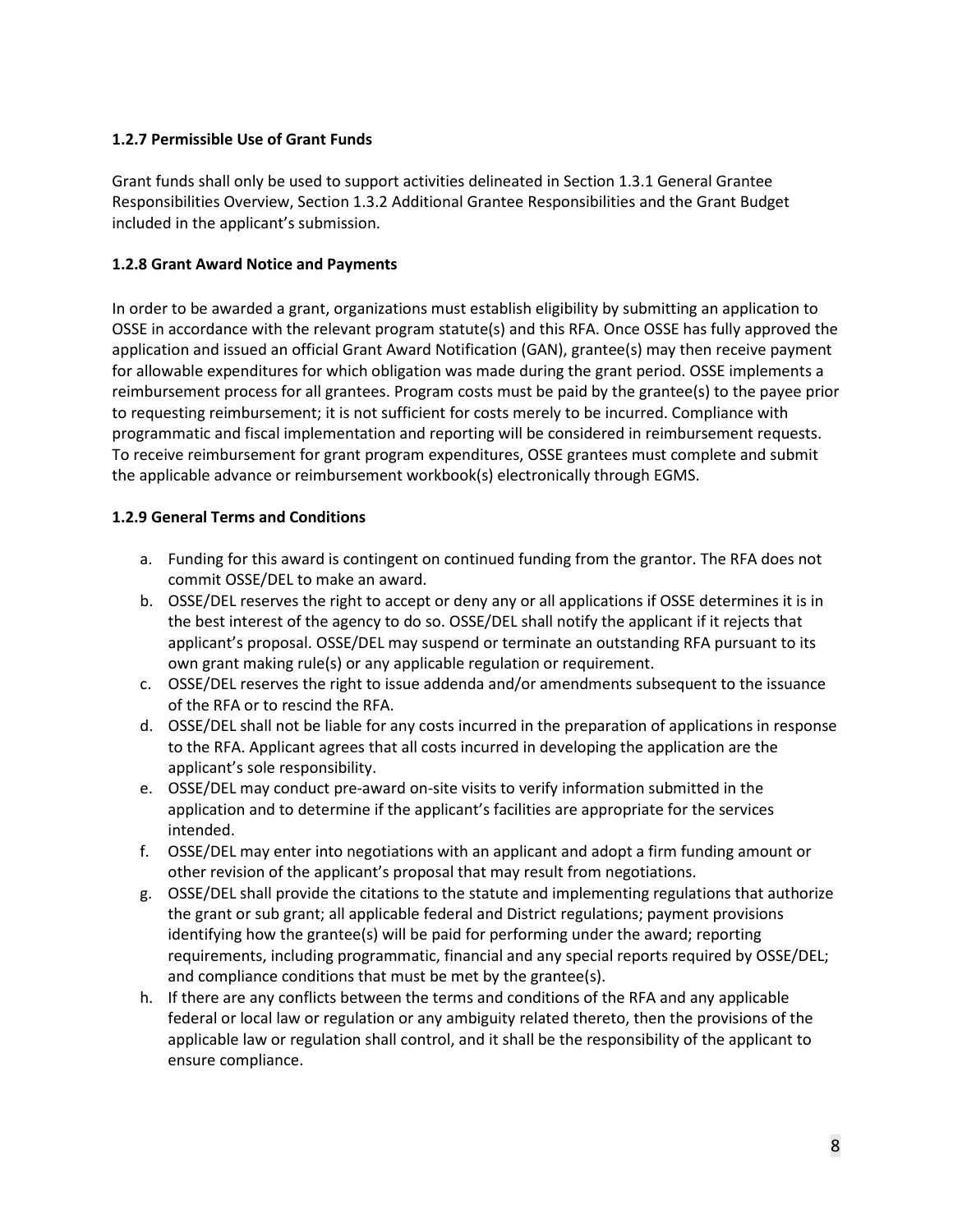# <span id="page-8-0"></span>**1.3 Program Scope**

### <span id="page-8-1"></span>**1.3.1 General Grantee Responsibilities Overview**

The grantee(s) will provide comprehensive instruction and support to CDA scholars, beginning with the enrollment application, direct assessment application phase, attainment of CDA credential and job placement. The CDA credential is issued by the Council for Professional Recognition and is awarded to early childhood professionals who work in a variety of settings. The grantee(s) will also initiate or maintain a CDA Gold Standard<sup>SM</sup> certification from the Council for Professional Recognition.

The grantee(s) will be responsible for marketing the program to the workforce and conducting outreach activities for recruiting specific language groups and relevant target population(s), identifying eligible recipients of the CDA Training and Preparation Program scholarships and ensuring that CDA scholars meet the eligibility and complete the preliminary steps for enrollment. The grantee(s) will be responsible for recruiting and training prospective CDA instructors. The grantee(s) will work collaboratively with OSSE programs and divisions to market, recruit and retain students for initial, noncohort (Quorum) and renewal educators. The grantee(s) will also work with DC Child Care Connections (DC CCC) to ensure CDA scholars have access to OSSE-sponsored educational resources and ongoing professional development opportunities and job placement.

The grantee(s) will provide the full scale CDA instruction in approximately 11 initial CDA cohort groups with a minimum enrollment of 30 participants per cohort, reaching a total of 330 participants virtually or in-person annually. The grantee(s) will offer approximately two renewal CDA cohort groups annually with a minimum enrollment of 50, reaching a minimum total of 100 participants annually. The grantee(s) will offer a minimum of 50 non-cohort (Quorum) scholarships to be offered throughout the fiscal year. Cohorts should be operated at least once per quarter, if not more frequently. The grantee(s) must:

- a. Develop and implement the CDA Training and Preparation Program to support the early childhood professionals seeking an initial, non-cohort and renewal of the CDA credential;
- b. Recruit and train qualified CDA instructors who meet the educational and professional experience requirements for teaching adult learners and early childhood professionals;
- c. Purchase textbooks, workbooks, CDA competency standards books and all informational materials related to the program from the Council for Professional Recognition and as required in order to obtain the CDA credential;
- d. Work collaboratively with DC CCC and other partners to market, recruit and retain students for initial, renewal and non-cohort CDA cohorts and job placement referrals;
- e. Collaborate with OSSE programs and partners to ensure CDA students have access to OSSEsponsored educational resources and ongoing professional development and/or opportunities;
- f. A minimum of one grantee will monitor the operation of the First Step CDA credential program for IDEA Public Charter School;
- g. Ensure CDA scholars employed by a child development facility include employer endorsements of their participation in the CDA program or, in the case of family child care home providers, award a scholar bonus in the amount of \$100 after successfully attaining the CDA credential;
- h. Execute a minimum of 120 hours of instruction per cohort (virtually, as needed) and ensure the secured placement for the scholar to complete practicum field experience in cohort groups to include expert content area professional development and certifications required for entry-level child care educators in child development facilities;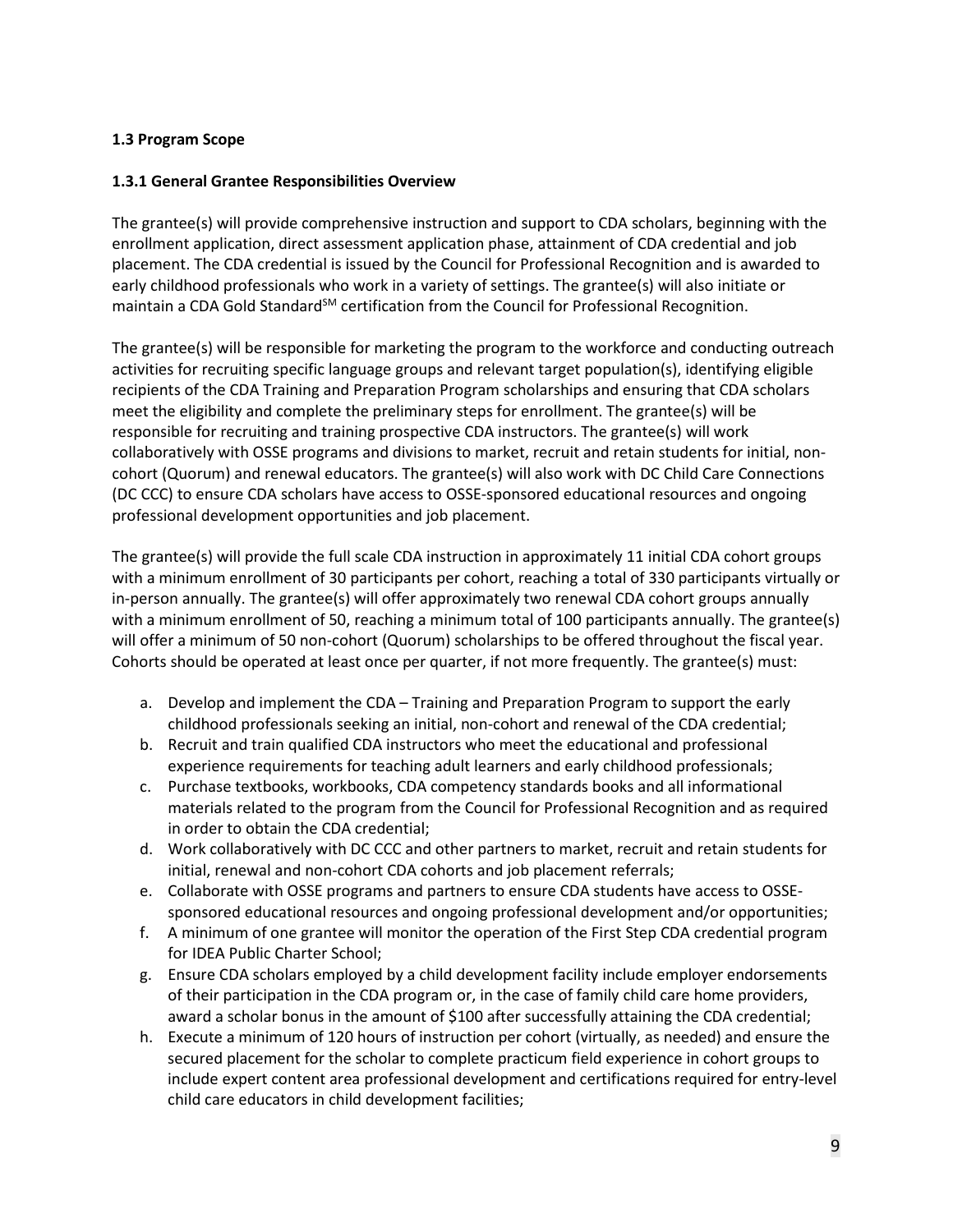- i. Pay CDA scholars' application fees to the Council for Professional Recognition and any additional fees related to CDA credential assessment, instruction, coursework materials, career counseling and coaching support and the supports needed for scholars completing the CDA credential requirements;
- j. Assist CDA scholars in developing their personalized professional portfolio, provide workshops facilitated by CDA instructors for professional portfolio completion, as needed and review of professional portfolio prior to the official review by the assigned PD specialist;
- k. Offer career counseling services, as needed;
- l. Assist CDA scholars in finding a CDA PD specialist recognized/approved by the Council for Professional Recognition;
- m. Schedule a CDA verification visit with a PD specialist (from the list published by the Council for Professional Recognition);
- n. Monitor, log and track the verification visit assignment, CDA exam, attainment of the CDA credential and job placement referrals for all CDA scholars;
- o. Create and facilitate a differentiated survey based on CDA cohort, non-cohort and renewal-type supports of the program to include at minimum for CDA cohort of 1) instructor quality; 2) portfolio support quality; and 3) rating of the program's overall support;
- p. Institute an ongoing post-credential tracking survey to be completed by scholars in order to collect data about employment of CDA scholars over time;
- q. Support any unemployed CDA scholars in the program with finding employment, with the support of DC CCC and other partners;
- r. Ensure scholars sign a consent that allows for data sharing between the grantee and OSSE, a data sharing agreement may be required between grantee(s) and OSSE;
- s. Propose training modules, curricula, resource materials and schedules, to be finalized with selected CDA instructors;
- t. Comply with all the requirements of the Council for Professional Recognition (see: [CDA](https://www.cdacouncil.org/en/faqs/#before-you-apply)  [Credentialing Program FAQs\)](https://www.cdacouncil.org/en/faqs/#before-you-apply) for the CDA credential;
- u. Institute a CDA scholar support system for those who do not require the instructional hours, but need portfolio development support, fee scholarship and application support; and
- v. Provide scholars with additional training related to the metrics used by Capital Quality, the District's quality rating and improvement system (QRIS). These metrics include the Environment Rating Scales (ERS) and Classroom Assessment Scoring System Pre-K (CLASS Pre-K), which will help prepare scholars as they enter the District's early care and education workforce.

The grantee(s) will issue initial, non-cohort CDA and renewal scholarships to prospective scholars who meet the following application requirements:

- a. Reside in DC or work in a licensed child care center or licensed family child care home/expanded home in DC;
- b. Complete the documentation/information collection requirements specified by the grantee(s), OSSE and the Council for Professional Recognition;
- c. Participate in a one-on-one interview with the grant program manager or coordinator; and
- d. Demonstrate their employer's acknowledgement (if currently employed) of their participation in the program.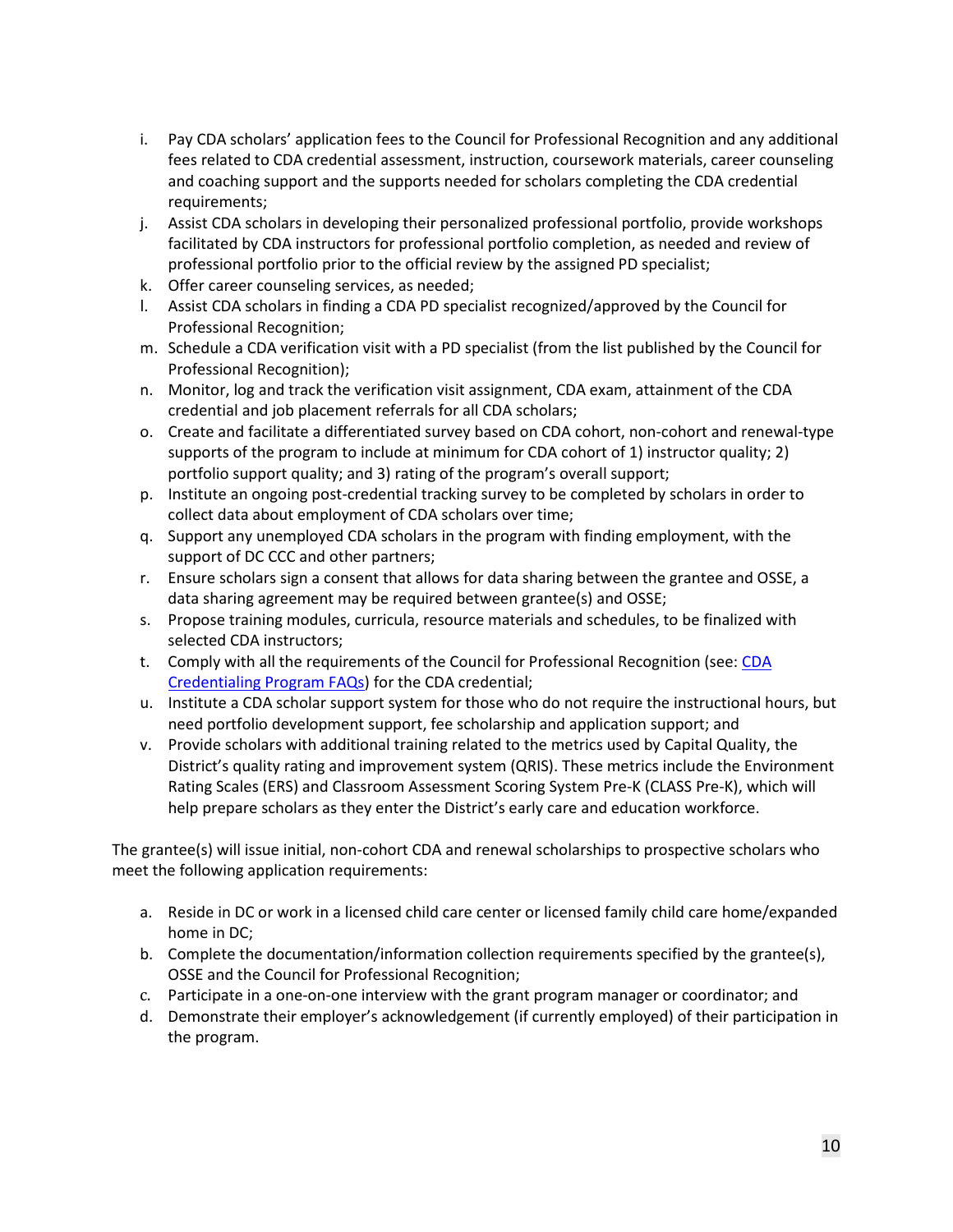The CDA – Training and Preparation Program scholarship will support and pay for any costs related to the Council for Professional Recognition's requirement that all CDA candidates apply for the CDA exam upon completion of all eligibility requirements for candidates, which include:

- a. Having a high school diploma, General Educational Development (GED) or be a high school junior or senior in an early education/child development Career and Technical Education (CTE) program;
- b. Complete the Adult and Pediatric First Aid/CPR/AED training;
- c. Any time before applying, complete 120 clock hours of formal early childhood education training, covering the growth and development of children, with no fewer than 10 training hours in each of the eight CDA subject areas;
- d. Within three years of submitting an application to the to the Council for Professional Recognition for the assessment, obtain 480 hours of professional work experience working with young children;
- e. Within six months of submitting an application to the Council for Professional Recognition for the assessment, prepare a CDA professional portfolio according to the requirements outlined in the CDA Competency Standards book; and
- f. Finding a CDA PD specialist recognized/approved by the Council for Professional Recognition.

The Council for Professional Recognition requires renewal of the CDA credential every three years to reaffirm competence as infant/toddler, preschool or family child care CDA.

### <span id="page-10-0"></span>**1.3.2 Additional Grantee Responsibilities**

Grantee(s) will also be required to:

- a. Submit all proposed printed materials and materials acquired from outside sources for OSSE/DEL's review and approval prior to their use and dissemination under this grant;
- b. As appropriate, grantee(s) must translate its program information into the languages (Spanish and Amharic) of the target populations that it serves;
- c. Provide OSSE/DEL with translated materials for accuracy and field-testing, the translated materials must be culturally and linguistically appropriate;
- d. Track the distribution of promotional materials, including translated materials, to the target communities and include this data in the monthly report for OSSE/DEL review;
- e. Initiate program delivery into the languages of the target populations (English, Spanish and Amharic) that the grantee(s) serve(s) to include instruction, coursework materials, career counseling and coaching support and the supports needed for scholars completing the CDA credential requirements;
- f. Submit a monthly report to OSSE/DEL, providing information such as cohort progress (e.g., attendance and retention data), positive outcome stories, information about special events, issues/concerns, scholars' program completion, attainment of CDA credential, job placements, CDA renewal dates and additional information as determined by OSSE/DEL and the grantee(s) and as outlined in Section 1.3.3 OSSE/DEL Responsibilities;
- g. Ensure staff and instructors are trained on the utilization of culturally sensitive activities;
- h. Ensure access to additional resources and education supports as appropriate; and
- i. Adhere to Section 1.3.6 Reporting Requirements.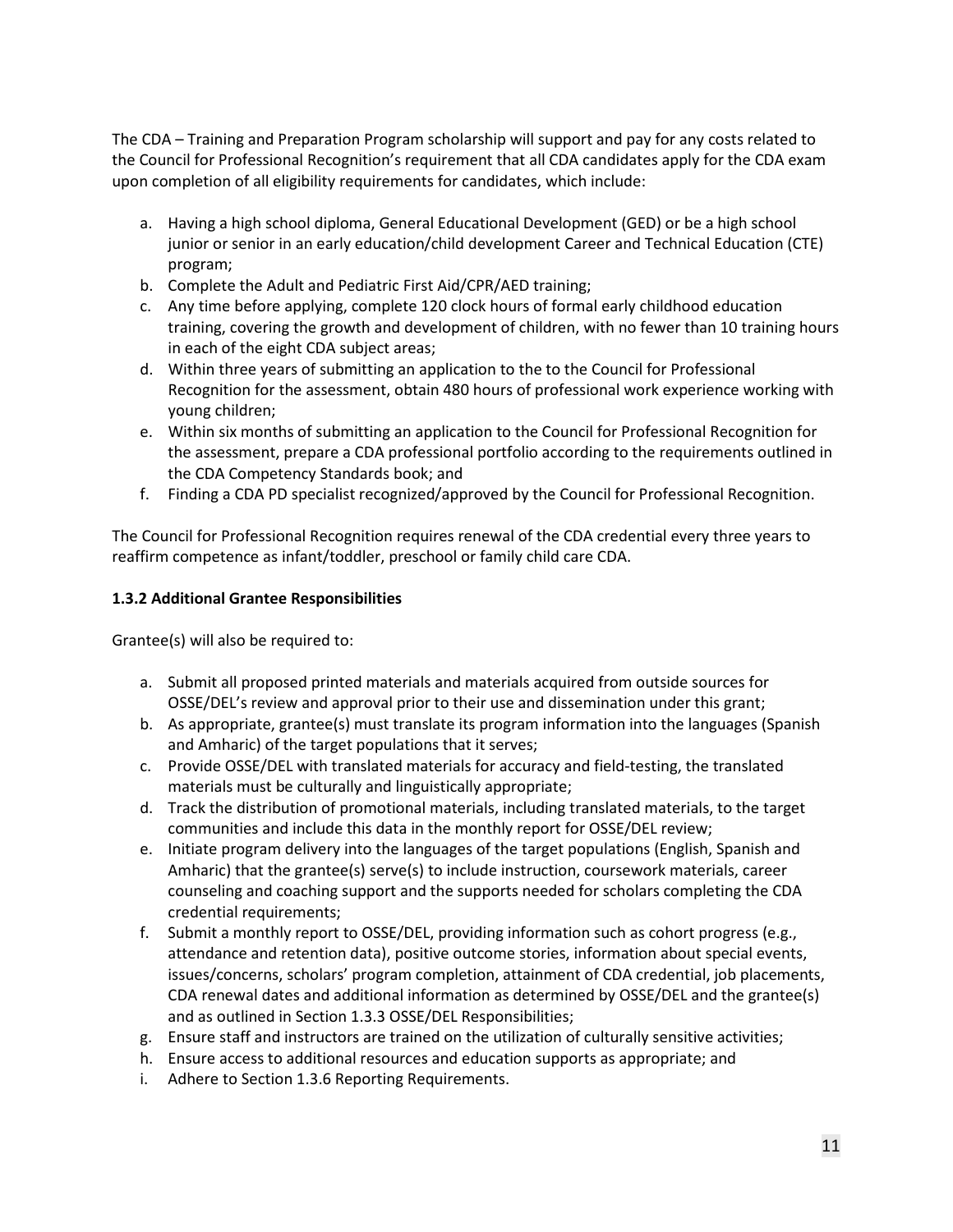# <span id="page-11-0"></span>**1.3.3 OSSE/DEL Responsibilities**

OSSE/DEL will utilize several monitoring strategies to ensure fidelity of program implementation and for continuous improvement purposes. These strategies include, but are not limited to, collection of performance data and review of financial reports. The grantee(s) will be required to report information in a manner consistent with OSSE's database management information system requirements, which will be clarified with the grantee(s), including the appropriate secure method of transmittal. At a minimum, the grantee(s) will be required to submit program performance reports to the OSSE/DEL grant monitor in an electronic format approved by the grant monitor. The program reports will describe CDA scholar performance, cohort enrollment, marketing and outreach, career counseling, portfolio development, attrition and retention, exit surveys and program successes and challenges. The program reports will be submitted monthly and will report program performance for the previous month. The format for reporting will be prescribed by OSSE/DEL and will be required to facilitate prompt review of the grantee(s) accomplishments in support of grant responsibilities by OSSE/DEL. Reporting may require detailed as well as aggregate reporting of accomplishments.

Monthly program reports will be due on the 10th of the month. The fiscal calendar year begins on Oct. 1 of the award year and concludes on Sept. 30 of the next year. Additionally, OSSE/DEL reserves the right to request and receive additional information, such as financial records, supporting documents, data and statistical records and all records pertinent to this award at any time during the grant award life.

All information in monitoring reports will be subject to verification and OSSE/DEL may require additional information from the grantee(s).

# <span id="page-11-1"></span>**1.3.4 Performance Standards and Quality Assurance**

OSSE/DEL expects that the grantee(s) performance will result in measurable, quality improvements in early childhood education, which will be reported on an ongoing basis and summarized in the monthly program reports. The grantee(s) will be expected to report data on the individuals enrolled within their instructional cohorts, non-cohort individuals and those seeking renewals on an ongoing basis as outlined in Section 1.3.3. The grantee(s) will be expected to meet at least monthly with OSSE/DEL to share information and review reports related to the status of grant activities. The grantee(s) will be required to meet performance standards at an acceptable quality level. Additionally, the grantee(s) shall:

- a. Submit a work plan within 30 days from the date of execution of this award to the grant monitor, detailing its plan to monitor and evaluate the delivery of all services. At a minimum, the work plan shall include a review of the appropriateness, quality, quantity and timeliness of the delivery of services and shall stipulate prompt correction by the grantee(s) of deficiencies identified.
- b. Implement policies and procedures to evaluate the accuracy of data collection and the reporting of all program activities in accordance with protocols established by OSSE/DEL and any other grantor agency (federal regulations) as applicable.
- c. Ensure participation in evaluation of the project by appropriate internal staff and/or external evaluators. These evaluation activities may include, but are not limited to, site visits, community surveys or other data collection activities.
- d. Conduct a satisfaction survey among CDA Training and Preparation Program scholars and use survey results to improve operations as appropriate.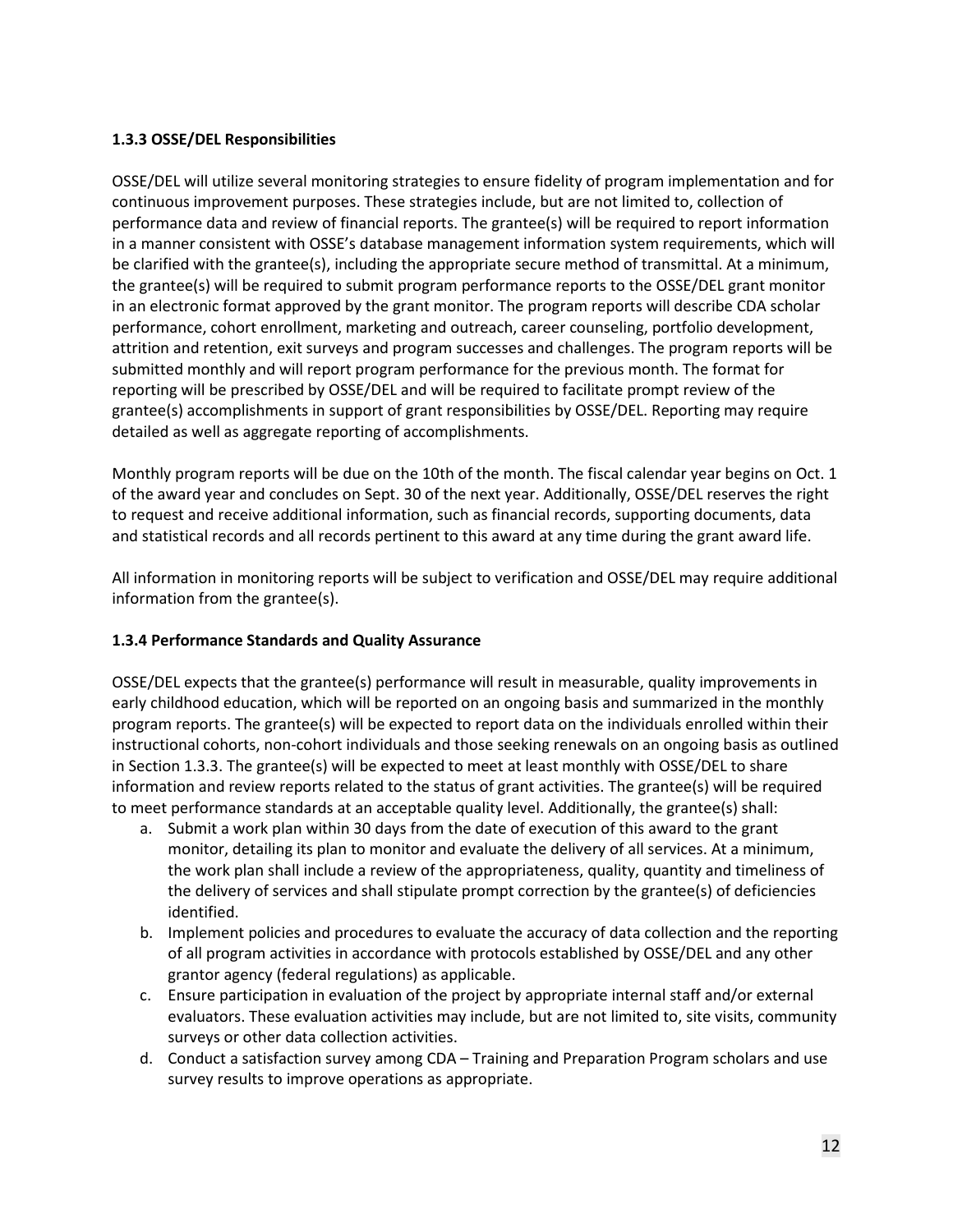### **Performance Standards and Measures**

- a. Recruit CDA Training and Preparation Program applicants. The grantee(s) will:
	- i. Market and promote CDA Training and Preparation Program to recruit qualified applicants through various methods, including but not limited to, the following:
		- 1. Develop and distribute a CDA Training and Preparation Program brochure;
		- 2. Utilize workforce data to develop satellite learning cohorts within wards that are serviced by the grantee(s);
		- 3. Present at Adult College Fairs, sponsored by OSSE, as well as other community events to promote the CDA – Training and Preparation Program;
		- 4. Collaborate with DC CCC in distributing promotional materials and information about the CDA – Training and Preparation Program and scholars' practicum placement and job referrals; and
		- 5. Reach out to licensed child development facilities to share information about the CDA – Training and Preparation Program, distribute promotional materials and advocate for scholars' practicum placement and job referral.
	- ii. Ensure that a diverse group of qualified applicants are informed about the CDA Training and Preparation Program in culturally and linguistically appropriate modalities. Translate all program materials as required by the District of Columbia Language Access Act of 2004.
- b. Provide technical assistance and support to CDA scholars through various methods, including but not limited to the following:
	- i. Provide comprehensive instruction and support to CDA scholarship candidates beginning with the enrollment application through the direct assessment application phase and job placement;
	- ii. Develop a system to manage timely disbursement of application and other applicable fees and materials;
	- iii. Assist CDA scholars in the development of their personalized professional portfolio during the scheduled instructional period led by CDA instructors;
	- iv. Support CDA scholars in securing a CDA PD specialist recognized and approved by the Council for Professional Recognition;
	- v. Organize and schedule the CDA verification visit by PD specialist and log and track results of the CDA exam and awarding of the CDA credential for each candidate;
	- vi. Support unemployed CDA candidates with finding employment with the support of DC CCC and other community partners; and
	- vii. Ensure that applicants receive information about career counseling services and are supported in receiving additional resources.
- c. Compile and Report Data

The grantee(s) will:

- i. Develop and strengthen the necessary grant specific payment and data tracking systems in order to track CDA scholarship recipients' progress and other related data using a monthly and quarterly aggregate reporting mechanism for program reporting;
- ii. Collect data that will provide an initial baseline measure;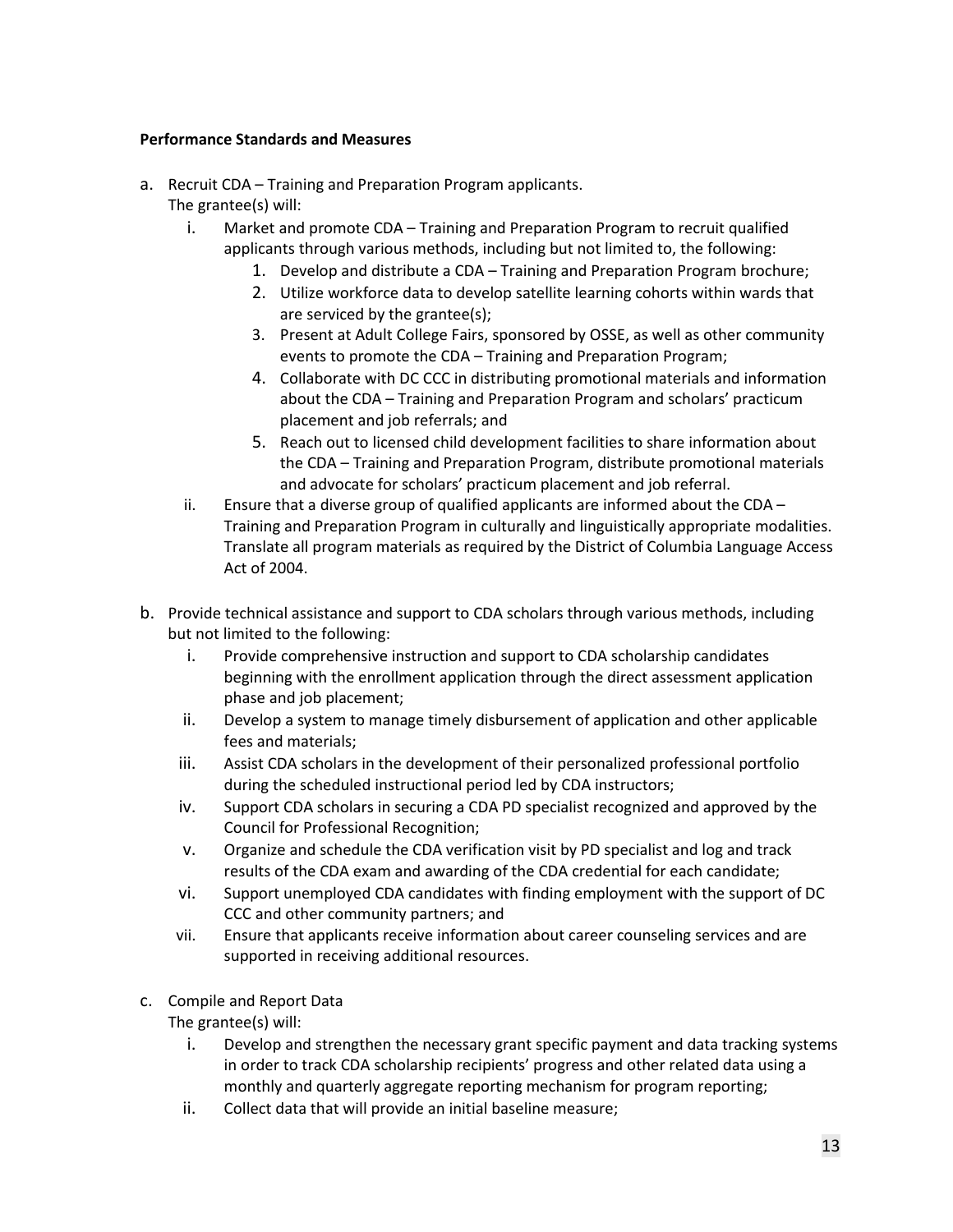- iii. Submit information to OSSE/DEL monthly including but not limited to, the number of applications received, the amount of scholarship dollars spent, the work settings of applicants, demographic information and progress in the program, information on renewals, etc.; and
- iv. Support and track scholars from the application through the direct assessment application phase using monthly data.

# d. Evaluation

The grantee(s) will:

- i. Administer surveys to CDA Training and Preparation Program scholars and staff at the end of each cohort to identify program strengths and challenges and to elicit suggestions regarding the best ways to provide ongoing support and improve program operations;
- ii. Track data on CDA scholar employment over time; and
- iii. Use survey and ongoing employment data to make programmatic improvements.

# <span id="page-13-0"></span>**1.3.5 Confidentiality of Records**

Except as otherwise provided by local or federal law, no grantee shall use or reveal any research, statistical or personally identifiable information (PII) for any purpose other than that for which such information was obtained in accordance with this grant program. Such information and any copy of such information shall be immune from legal process and shall not, without the consent of the person furnishing such information, be admitted as evidence or used for any purpose in any action, suit or judicial, legislative or administrative proceeding.

The applicant must demonstrate an ability to maintain the confidentiality of applicant and scholar information and to report the information specified below to OSSE/DEL. Awarded applicants may also be required to enter into a data sharing agreement with OSSE. Specifically, the applicant must agree to and abide by the following conditions:

- a. Applicant and scholar records and any other records received from OSSE shall be kept confidential and shall not be open to public inspection, nor shall their contents or existence be disclosed to the public. Such records may not be divulged to unauthorized persons as dictated by OSSE/DEL.
- b. No person receiving information concerning an applicant or scholar or any other record from OSSE shall publish or use the information for any purpose other than that for which it was obtained, reviewed or presented.
- c. In the event that data is disclosed to an unauthorized individual or otherwise used for an unauthorized purpose, the applicant must report such incident to OSSE at [Gwen.Rubinstein@dc.gov](mailto:Gwen.Rubinstein@dc.gov) and [osse.datasharing@dc.gov.](mailto:osse.datasharing@dc.gov)
- d. All project staff and volunteers shall sign a confidentiality statement and complete a training on data confidentiality prior to engaging in grant related activities.
- e. When no longer needed for their original purpose but no earlier than the document retention period specified in Section 1.4.1, the grantee(s) will destroy records consistent with OSSE's requirements for data destruction. The grantee(s) shall confirm in writing to OSSE its compliance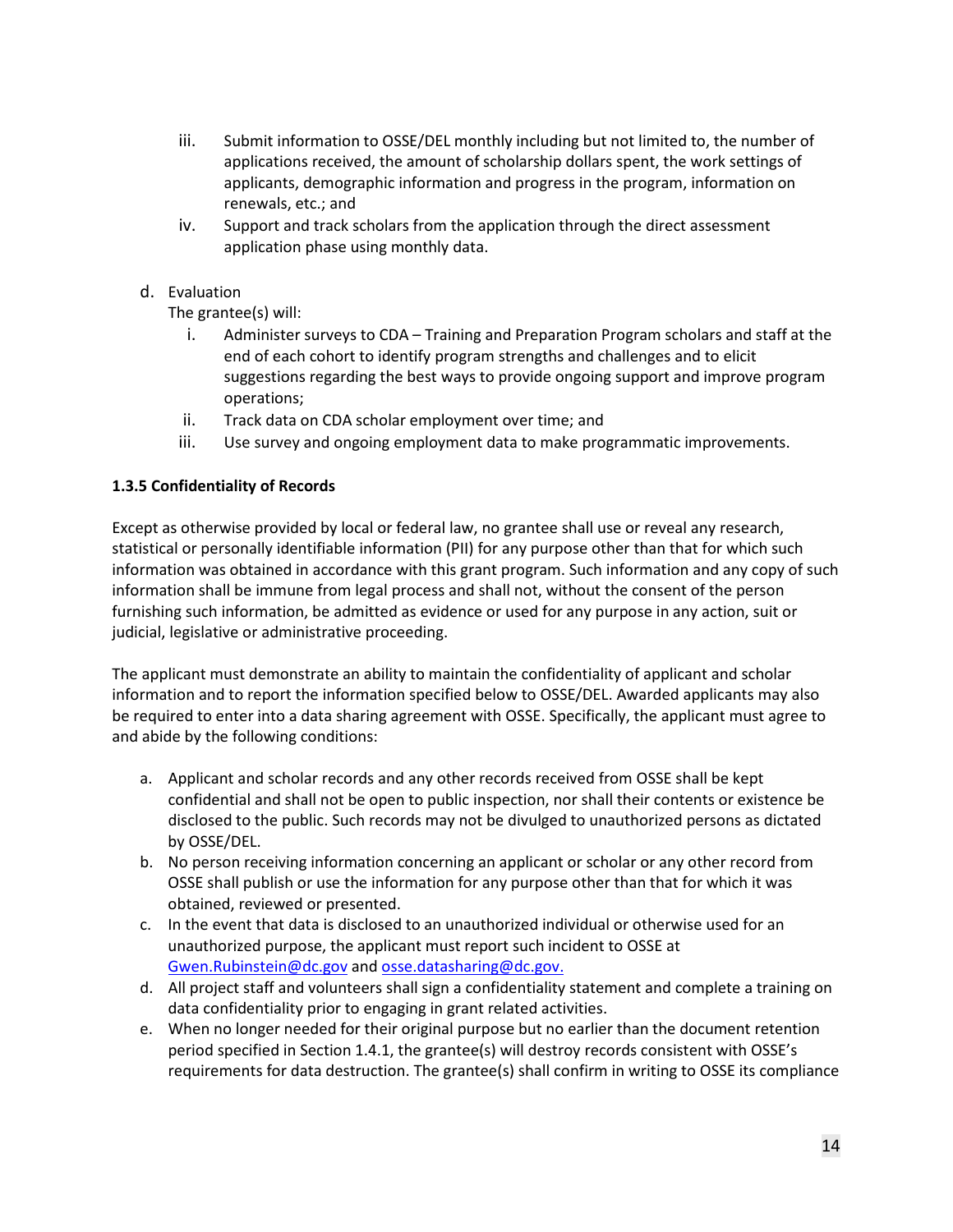within five (5) business days of destroying the data. The written notification shall be sent to [Gwen.Rubinstein@dc.gov](mailto:Gwen.Rubinstein@dc.gov) and [osse.datasharing@dc.gov.](mailto:osse.datasharing@dc.gov)

f. All records regarding children receiving services from an applicant or scholar shall be subject to the confidentiality requirements of OSSE and the Family Education Rights and Privacy Act, 20 U.S.C. § 1232g and applicable regulations as appropriate.

# <span id="page-14-0"></span>**1.3.6 Reporting Requirements**

The grantee(s) will be required to report information in a manner consistent with EGMS, OSSE's/DEL's online grant monitoring database. The grantee(s) will submit monthly financial and monthly program performance reports to the grant monitor. Monthly program reports will provide data needed to monitor the status of activities. The reports will also outline progress in achieving the goals and objectives of the program and recommend steps for continuous improvement. Reporting may require detailed, as well as aggregate reporting of accomplishments. The format for reporting will be prescribed by OSSE/DEL and will be required to facilitate prompt review of the grantee(s) accomplishments in support of payment. The monthly reports will be due the 10th of the month.

### <span id="page-14-1"></span>**1.4 General Provisions**

### <span id="page-14-2"></span>**1.4.1 Document Retention**

Recipients of these funds are required to maintain complete documentation of grant activities including financial records, supporting documents, statistical records and all other records pertinent to this award for a period of three years from the end date of the grant period to ensure that such documentation is available to authorized entities for review upon request.

### <span id="page-14-3"></span>**1.4.2 Audits**

OSSE/DEL and other respective jurisdictional administrative agencies of DC may audit the applicant's expenditure statements and source documentation any time or times, before the final payment and up to three years after the grant closes.

#### <span id="page-14-4"></span>**1.4.3 Conflict of Interest**

The grantee shall ensure that no individual in a decision-making capacity will engage in any activity, including participation in the selection of a vendor, the administration of an award or an activity supported by award funds, if a conflict of interest or appearance of a conflict of interest would be involved.

A conflict of interest would arise when the individual, any member of the individual's immediate family, the individual's partner; or an organization that employs or is about to employ, any of the aforementioned, has a financial or personal interest in the firm or organization selected for contract.

#### <span id="page-14-5"></span>**1.4.4 Nondiscrimination in the delivery of services**

The applicant shall comply with the DC Human Rights Act of 1977, as amended, (D.C. Official Code § 2- 1401.01 et seq.) which prohibits discrimination based on race, color, religion, nationality, sex, age,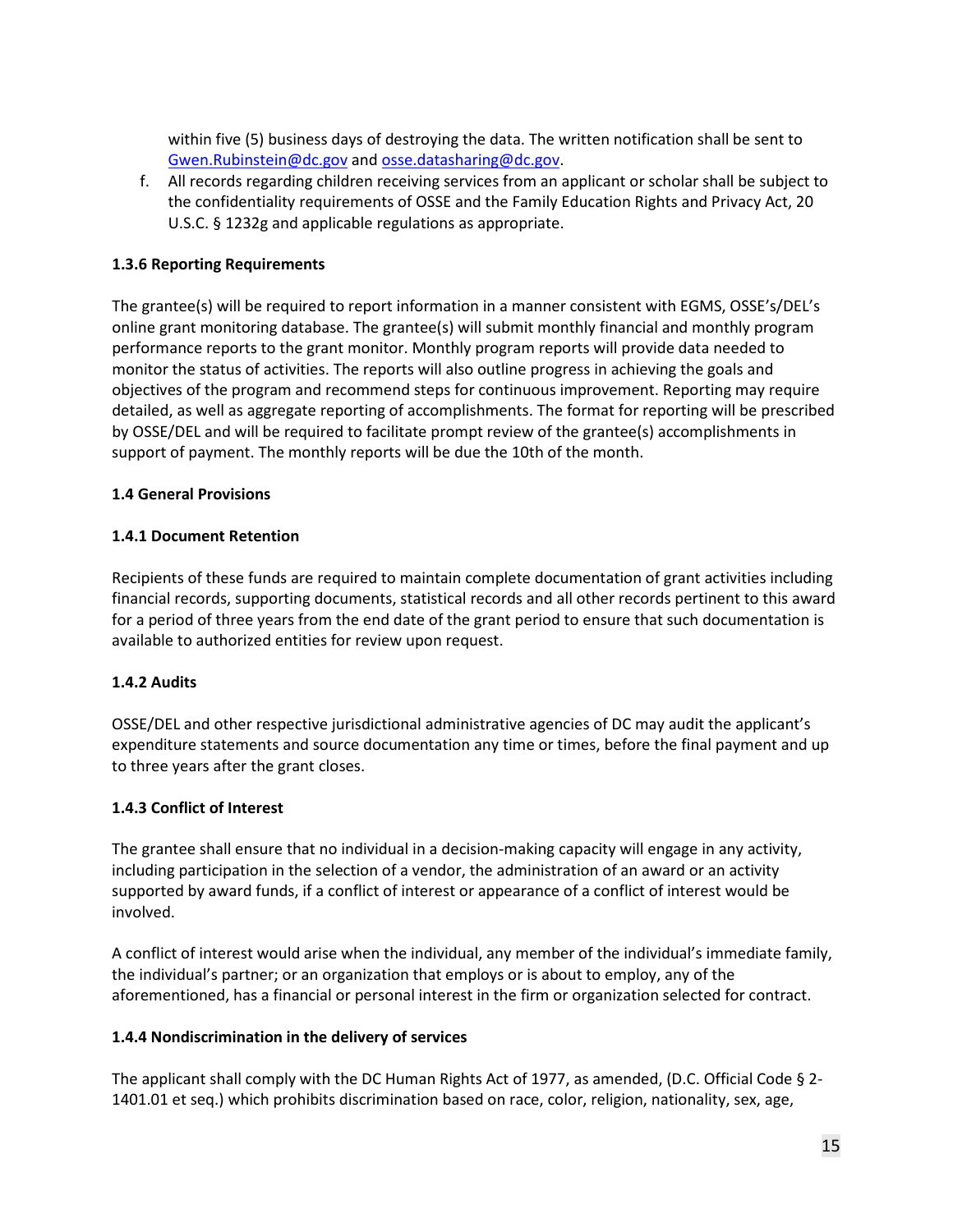marital status, personal appearance, sexual orientation, gender identity or expression, familial status, family responsibilities, genetic information, disability, matriculation, political affiliation, source of income, status as a victim of an interfamily offense or place of residence or business or credit information.

# <span id="page-15-0"></span>**1.4.5 Staff Requirements**

The grantee(s) must employ appropriately qualified staff and maintain documentation that its staff members, as well as any subcontractors, possess adequate training and competence to perform assigned duties.

Grantee(s) must propose CDA instructors with qualifications described below:

- a. Hold a minimum of a bachelor's degree from an accredited college or university in one of the following disciplines:
	- Early childhood education/child development
	- Elementary education/early childhood education
	- Family and consumer sciences/child development
- b. Have in-depth experience and proficiency in the following subject areas;
	- Planning a safe, healthy learning environment;
	- Advancing children's physical and intellectual development;
	- Supporting children's social and emotional development;
	- Building productive relationships with families;
	- Managing an effective program;
	- Maintaining a commitment to professionalism;
	- Observing and recording children's behavior; and
	- Understanding principles of child development and learning.
- c. Proficiency in training delivery; planning, adaptation and evaluation of training;
- d. Have experience in course development;
- e. Demonstrate knowledge in adult learning theory and pedagogy; and
- f. Proficiency in course design, research development and testing.

Proposed staff assigned to the grant should be limited to administrators running the grant and carrying out the responsibilities outlined in Section 1.3.1 General Grantee Responsibilities Overview and Section 1.3.2 Additional Grantee Responsibilities. Proposed individuals should be named in Section 2.3, Staffing Plan. Resumes and an organizational chart should also be provided in this section. Resumes of proposed CDA instructors and any changes in staffing patterns or job descriptions shall be approved in writing and in advance by the OSSE/DEL grant monitor.

In the case of staffing changes, an amendment to the approved application must be made, specifically in the staffing plan and detailed planned expenditures, salaries and benefits section.

### <span id="page-15-1"></span>**1.5 Award Process**

### <span id="page-15-2"></span>**1.5.1 Review Panel**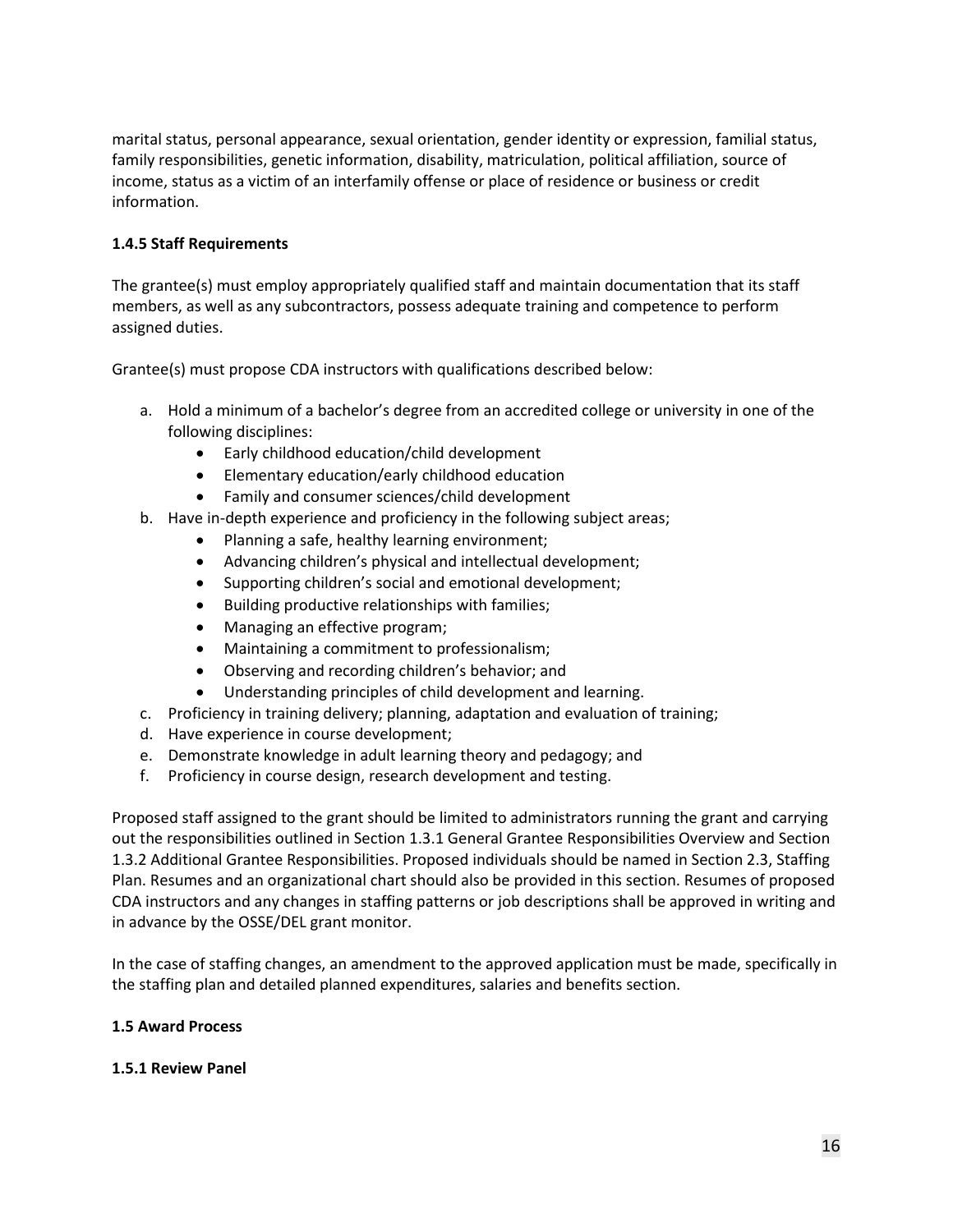OSSE/DEL will make the funds available through a competitive process to identify organizations interested in offering the CDA – Training and Preparation Program for early childhood professionals in DC. Applications that meet all eligibility and application requirements will be evaluated, scored and rated by an OSSE/DEL designated review panel.

OSSE/DEL will use external peer reviewers to review and score the applications received for this RFA. External peer reviewers may include employees of DC government who are not employed by OSSE. An external peer reviewer is an expert in the field or the subject matter. The final decision to fund grantee(s) rests solely with OSSE/DEL. After reviewing the recommendations of the review panel and any other relevant information, OSSE/DEL shall decide which applicant(s) to fund.

# <span id="page-16-0"></span>**1.5.2 Rubric**

# **1.5.2.1 Overview**

The purpose and content of each section is described below. Applicants should include all information necessary to adequately describe the proposed project. The scoring of the application is based on a 100 point scale. These criteria allow the external peer reviewers and OSSE to determine an applicant's justification of need for grant funds, the soundness of its proposed service delivery plan, the adequacy and reasonableness of proposed resources needed and demonstrated capability for managing the proposed program.

# **1.5.2.2 Executive Summary**

 **Overview:** Briefly describe the applicant organization and its proposed methodology for implementing the CDA - Training and Preparation Program. Applicants should establish a vision for the implementation of the CDA – Training and Preparation Program to include the application process for individuals seeking the credential and for meeting program requirements.

# **1.5.2.3 Information about the Organization (Maximum: 20 points)**

- **Mission and Vision:** Provide the organization's mission and vision statement, a description of its core programs and explain the relevance of the organization's prior experience to the requirements of the grant. (5 points)
- **Logic Model:** In an attachment, describe the strategic logic for the organization to manage this grant, provide the strategic logic for reaching the target population and meet the established CDA cohort goals and describe the activities, inputs, outputs and outcomes for the CDA – Training and Preparation Program. (5 points)
- **Organizational Expertise in Early Childhood Education:** Describe your organization's experience and expertise in early childhood education and previous experience providing financial management and monitoring of scholarships or other awards provided to the local community as well as previous experience providing quality instruction to English and multilingual adult learners in early childhood settings. Applicants should demonstrate knowledge of existing CDA programs in DC. (5 points)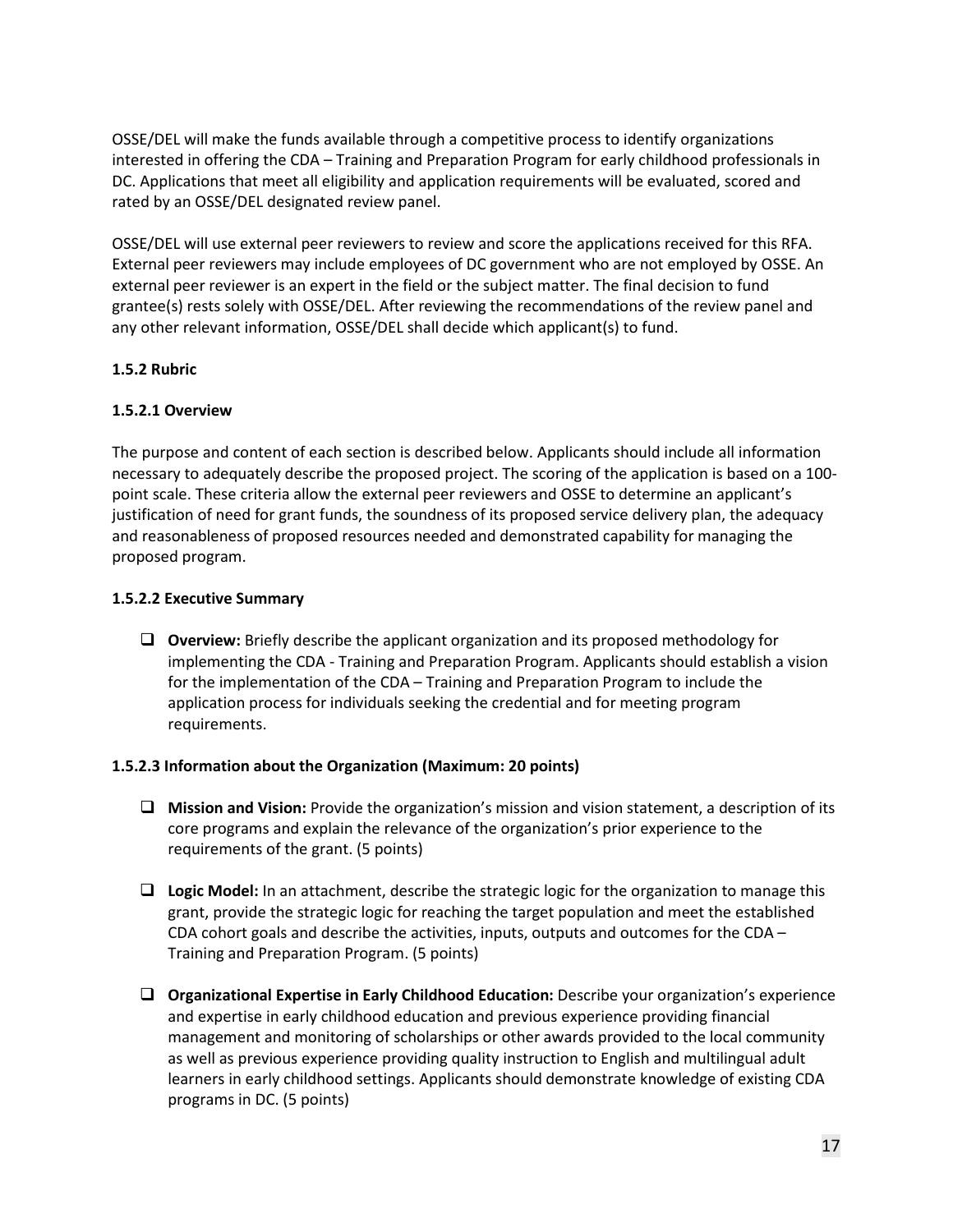**Ongoing Collaboration with Stakeholders:** Describe how your organization will foster and maintain collaborative relationships with OSSE/DEL as well as with and between other partners including but not limited to: the Council for Professional Recognition, DC CCC, Multicultural Spanish-Speaking Providers Association (MSSPA) and other stakeholders to reach the target population and meet the established CDA cohort goals. (5 points)

### **1.5.2.4 Capacity to Implement the CDA – Training and Preparation Program (50 points)**

- **Plan to Implement the CDA Training and Preparation Program:** Describe your plan to implement the CDA – Training and Preparation Program for early childhood professionals in DC. The plan should address all the aforementioned grantee responsibilities, that include but are not limited to, promotion of the scholarship program, with emphasis on specific language groups, if applicable; identification and recruitment of qualified applicants; eligibility determinations; issuance of awards, with emphasis on the distribution of scholarships to special targeted populations, if appropriate; surveying scholarship awardees; follow-up with scholarship awardees to determine whether they have applied and completed the CDA credential and in the case of those who have not, the remedial steps the applicant will take; implementing a tracking mechanism to monitor employment of scholars after completion of program. (10 points)
- **Plan to Provide CDA Instructor Training:** Describe your plan to recruit and train highly-qualified and competent CDA instructors, specifically addressing the number needed for adequate staffing in the language of the target population and the descriptive qualifications: how the applicant will identify and recruit potential CDA instructors; the schedule for each training module; identify the resource materials to be used; describe provisions for working with non-English-speaking scholars; and equipment and facility to be used. (10 points)
- **Data Collection:** Using the Data Collection and Evaluation Plan, identify how data will be collected to assess and evaluate the implementation of the grant on a regular basis. Include data collection methodology and frequency of data collection. Describe the evaluation plan to regularly assess the outcomes of the organization's CDA cohorts, non-cohort individuals and CDA renewals, using a system for monitoring scholar progress through the sequence of requirements leading to the earned credential; tracking successes; credentials awarded; and ongoing employment data. (10 points)
- **Development of Work Plan:** List the critical milestones/tasks, staff responsible for the implementation of the milestones/tasks and approximate timeline needed to address the requirements of this grant for the first year of this five-year grant. (10 points)
- **Staffing Plan:** Describe the qualifications of the proposed staff to implement the CDA Training and Preparation Program. Uploaded documents in the Staffing Plan section should also demonstrate qualifications as well as describe staff responsibilities on the grant. The staffing plan should be supplemented by resumes, qualifications/credentials and position descriptions, including minimum requirements for proposed personnel that have not been identified, the process for recruitment and selection and the timeline for hiring additional support staff included in the budget. (10 points)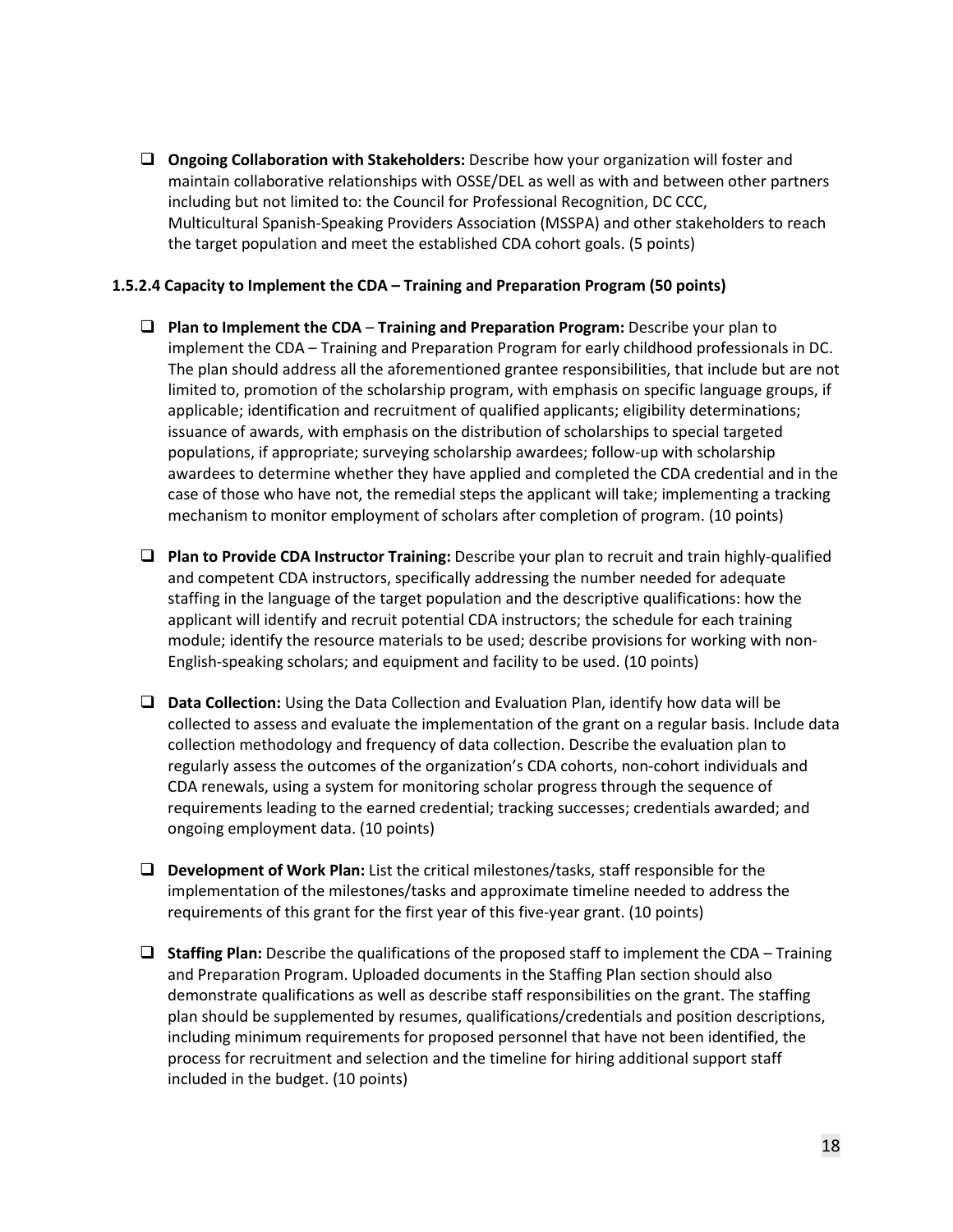# **1.5.2.5 Detailed Planned Expenditures: Financial Management and Proposed Budget (Maximum: 20 points)**

- **Financial Management:** Describe the financial management and internal accounting procedures that will be used to ensure proper financial management, including the fiscal controls designed for accountability and procedures to ensure proper spending of the grant and funds according to approved budgets and applications. The applicant must agree to maintain its financial records in accordance with generally accepted accounting principles (as defined by the American Institute of Certified Public Accountants). (10 points)
- **Proposed Budget:** Provide a proposed budget for the first year of the five-year grant and a narrative description of the use of grant funds to address the requirements of this grant. Indirect costs are allowable expenses in the proposed budget for eligible organizations but must be requested by contacting the program contact listed in Section 1.1.5. The standard indirect cost rate offered by OSSE/DEL is 10 percent unless the applicant has a Negotiated Indirect Cost Rate Agreement (NICRA) with the federal government that allows them to budget a different rate. (10 points)

### **1.5.2.6 Capacity to Provide Additional Training on Capital Quality Metrics (Maximum: 10 points)**

**Experience in Providing Professional Development using the CLASS Pre-K and ERS:** Describe the organization's knowledge and experience about Capital Quality, the District's QRIS and describe the staff's capacity and qualifications as it relates to administering and providing training on CLASS Pre-K and Infant/Toddler Environment Rating Scale-Third Edition (ITERS-3) and Family Child Care Environment Rating Scale-Third Edition (FCCERS-3). Please highlight possible collaboration and partnerships with other entities to provide these trainings. (10 points)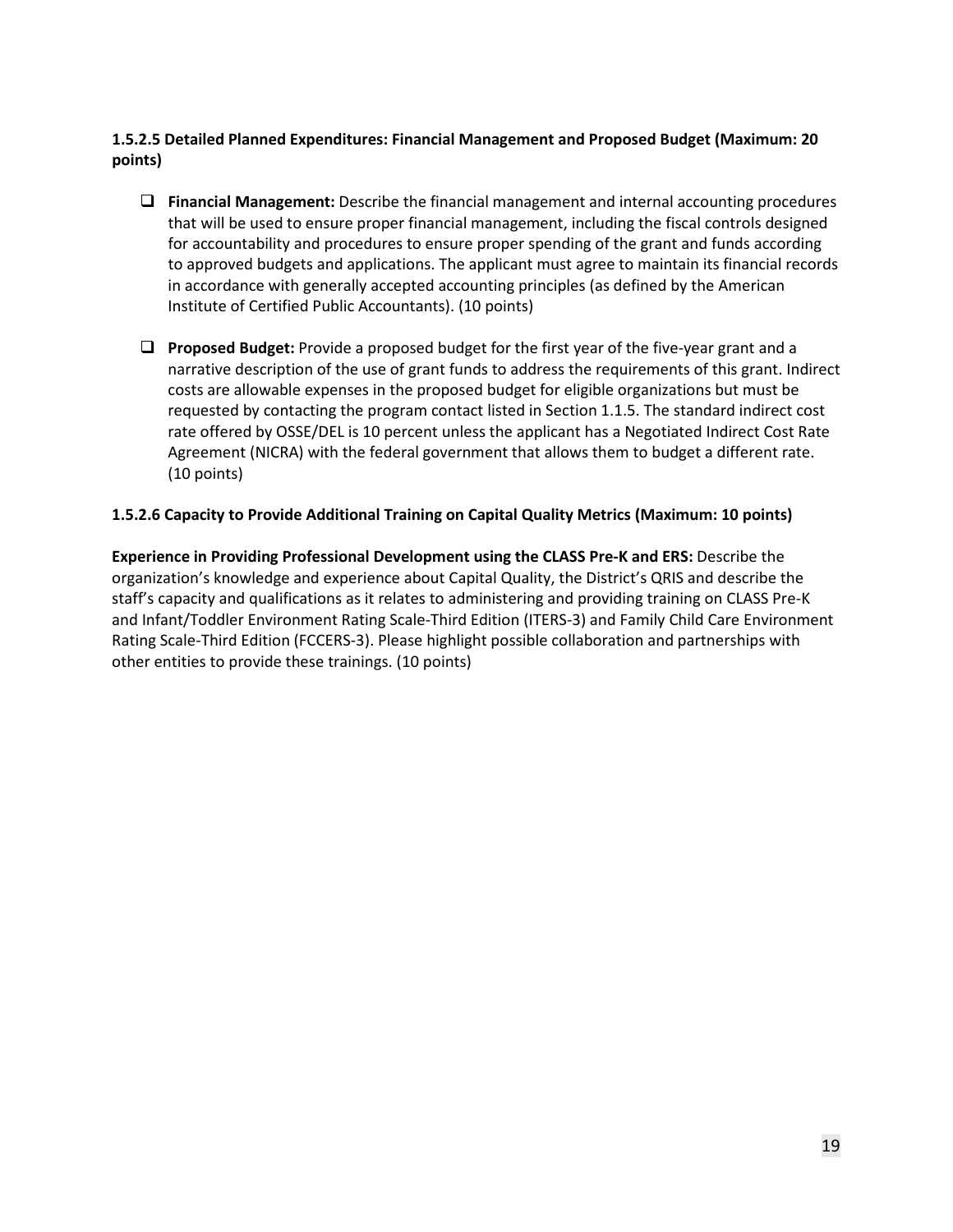### **SECTION II: PROGRAM INFORMATION**

# <span id="page-19-1"></span><span id="page-19-0"></span>**2.1 Work Plan**

Each applicant must submit a work plan for the first year of the five-year grant detailing project activities (i.e., specific milestones or tasks), indicating the alignment of the project activities with the objectives of the project, listing the staff responsible for performing each project activity and including an approximate timeline for accomplishing each project activity. Each objective listed in 2.1.1 must have at least three activities, briefly describe the activities and indicate the party responsible for completing the activities. Each activity must show the month(s) and year(s) in which it will be performed.

# <span id="page-19-2"></span>**2.1.1 Objectives**

The objectives for this grant are as follows:

- a. Early childhood professionals are able to access scholarships to support them in earning and renewing a CDA credential.
- b. A robust CDA Training and Preparation Program administered by a highly professionalized team of CDA instructors with the required experience and skills to serve DC's early childhood professionals.
- c. Work collaboratively with DC CCC and other community partners to market, recruit and retain students for initial and renewal CDA cohorts.

# <span id="page-19-3"></span>**2.2 Evaluation and Data Collection Plan**

For each objective, describe the following: (1) how data will be collected to assess and evaluate the implementation of grant responsibilities on a regular and ongoing basis; (2) include data collection methodology and frequency of collection; (3) describe the evaluation plan to regularly assess the outcomes of the organization's CDA – Training and Preparation Program; and (4) prepare and provide a system for monitoring scholar progress through the sequence of requirements leading to the earned credential, including tracking successes, credentials awarded and ongoing employment data.

# <span id="page-19-4"></span>**2.3 Staffing Plan**

The applicant must provide a staffing plan for all personnel who will be assigned to the project, including full-time (e.g., project manager) and part-time employees. The staffing plan must propose qualified individuals for all roles named in Section 1.4.5, Staffing Requirements. The staffing plan must be supplemented by resumes, qualifications/credentials and position descriptions, including minimum requirements for proposed personnel that have not been identified, the process for recruitment and selection and the timeline for other support persons included in the budget.

In addition to the staffing plan as detailed above, the applicant should also include an organizational chart.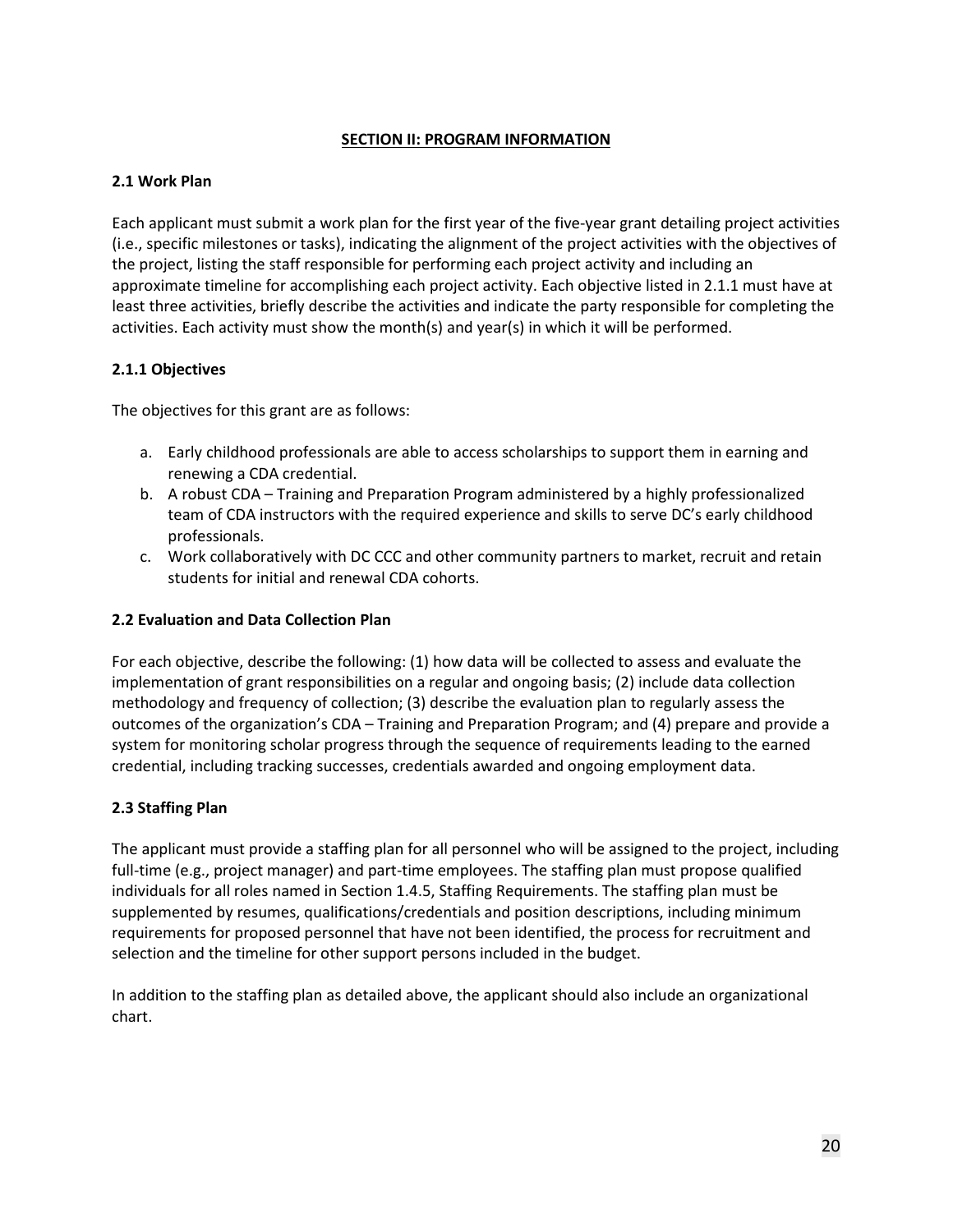# <span id="page-20-0"></span>**2.4 Other Attachments**

### <span id="page-20-1"></span>**2.4.1 W-9**

Each applicant shall submit a completed W-9 form. If the applicant has submitted an updated W-9 to OSSE/DEL within the past year, the applicant shall provide the date of this submission.

### <span id="page-20-2"></span>**2.4.2 Attestation of Priority Areas (See Attachment A)**

# <span id="page-20-3"></span>**2.4.3 Applicant Acknowledgement of Compliance with Applicable District and Federal Status and Regulations (See Attachment B)**

- <span id="page-20-4"></span>**2.4.4 Assurances (See Attachment C)**
- <span id="page-20-5"></span>**2.4.5 Resumes and/or Qualifications of Key Staff**
- <span id="page-20-6"></span>**2.4.6 Audited financial statements for the past three (3) years**
- <span id="page-20-7"></span>**2.4.7 Documentation of organizational status (e.g. Tax Exemption Letter)**
- <span id="page-20-8"></span>**2.4.8 Conflict of Interest Policy**
- <span id="page-20-9"></span>**2.4.9 Separation of Duties Policy**
- <span id="page-20-10"></span>**2.4.10 Organizational Chart**
- <span id="page-20-11"></span>**2.4.11 Logic Model**

### **ATTACHMENTS**

Attachment A: Attestation of Priority Areas

Attachment B: Assurances

### **LATE OR INCOMPLETE APPLICATIONS WILL NOT BE REVIEWED OR CONSIDERED FOR AN AWARD**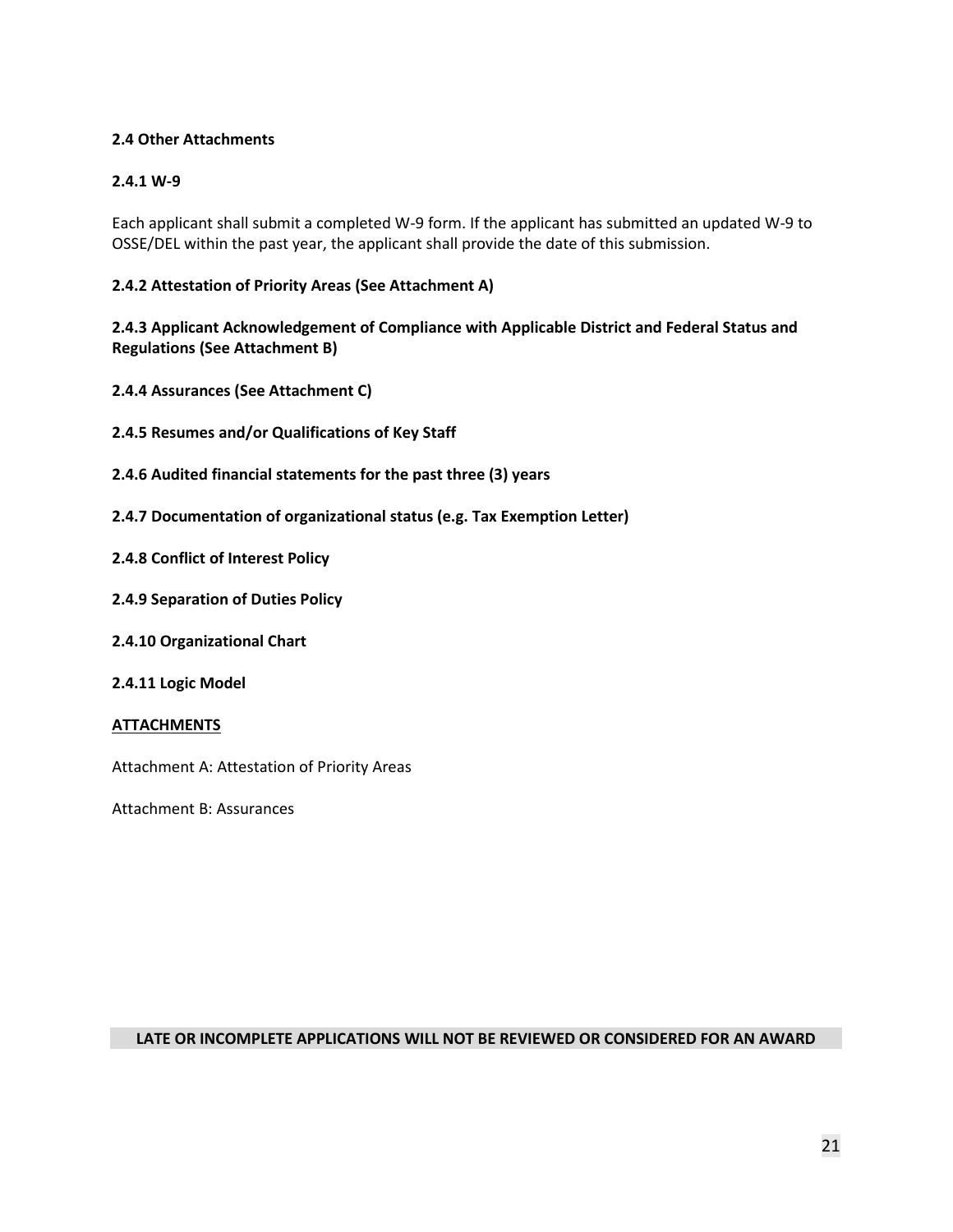### <span id="page-21-0"></span>**Attachment A: Attestation of Priority Areas**

# **ATTESTATION OF PRIORITY AREAS Office of the State Superintendent of Education**

- **CDA2022: CHILD DEVELOPMENT ASSOCIATE (CDA) – TRAINING AND PREPARATION PROGRAM**
- The **CDA – TRAINING AND PREPARATION PROGRAM** will be given to organizations and agencies that can:
	- Provide a coherent sequence of learning experiences aligned with defined learning outcomes and a comprehensive system of assessment that ensures scholars demonstrate reflective skills and competent practice;
	- Provide scholarship funds to support early childhood professionals seeking an initial, noncohort or renewal CDA credential;
	- Include a planned program inclusive of a qualified CDA instructor leading classroom instruction, practicum field experience, professional portfolio development and review, observation in child care settings and the preparation for the CDA standardized exam based on the area of endorsement chosen by the scholars;
	- Provide ongoing support, including, but not limited to, offering child development classes in English, Spanish and Amharic, with a flexible schedule and ensuring non-traditional students have what they need to enroll and succeed; and
	- Support the operation of the First Step CDA credential program where DC high school students simultaneously earn their CDA while completing their high school diploma.

Please have an authorized representative of the applicant organization sign and attest to the agency's status in regard to the mission statement that reflects the agencies priority areas as justification that supports the application.

Administrator Name: \_\_\_\_\_\_\_\_\_\_\_\_\_\_\_\_\_\_\_\_\_\_\_\_\_\_\_

 $\text{Title:}\quad$ 

Administrator's Signature: \_\_\_\_\_\_\_\_\_\_\_\_\_\_\_\_\_\_\_\_\_\_\_\_\_\_\_

Date: \_\_\_\_\_\_\_\_\_\_\_\_\_\_\_\_\_\_\_\_\_\_\_\_\_\_\_\_\_\_\_\_\_\_\_\_\_\_\_\_